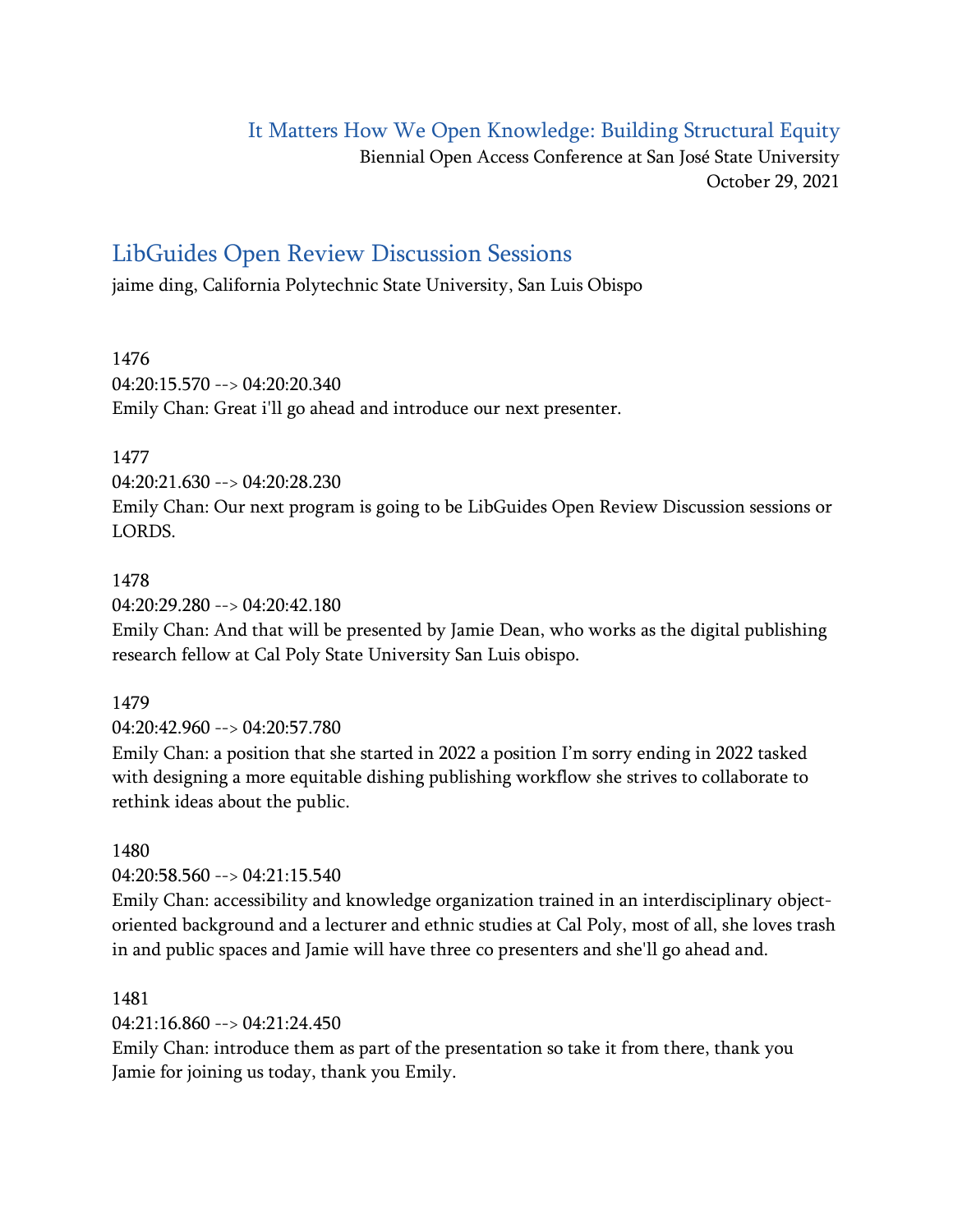04:21:25.350 --> 04:21:34.500

jaime ding: Hello everyone like Emily said, my name is Jamie I use your pronouns and I am coming to you from the lens of yaki to try to specifically from my home.

#### 1483

04:21:34.860 --> 04:21:40.140

jaime ding: near California Polytechnic State University San Luis obispo in central California.

## 1484

 $04.21.40.710 -> 04.21.51.960$ 

jaime ding: And today we're going to try to push against a little bit of those systems that grew from and we're part of the colonization of these indigenous lands and will specifically be targeting some white supremacy characteristics within our own.

## 1485

04:21:52.200 --> 04:22:03.090

jaime ding: Knowledge organization systems through this workshop about the lord's project LibGuides open review discussion session, so thank you all for being here, the last leg of a conference or Friday.

## 1486

#### 04:22:03.720 --> 04:22:13.200

jaime ding: Happy Friday so what's going to be happening over the next 15 minutes is that I will talk to you for at you for about 15 minutes to give you an introduction, a little bit of context.

#### 1487

#### 04:22:13.410 --> 04:22:24.180

jaime ding: or review and aims for this project and then we'll actually DEMO and workshop the session, where you all can join in and that's where my co presenters will come in and I'm going to ignore them for now.

#### 1488

#### $04.22.24660 -> 04.22.35760$

jaime ding: I'll talk about them later and then we'll open for Q amp a and maybe a discussion for the last 10 minutes of this workshop but feel free always to use the chat anytime I have an eye on it and.

1489 04:22:36.960 --> 04:22:41.730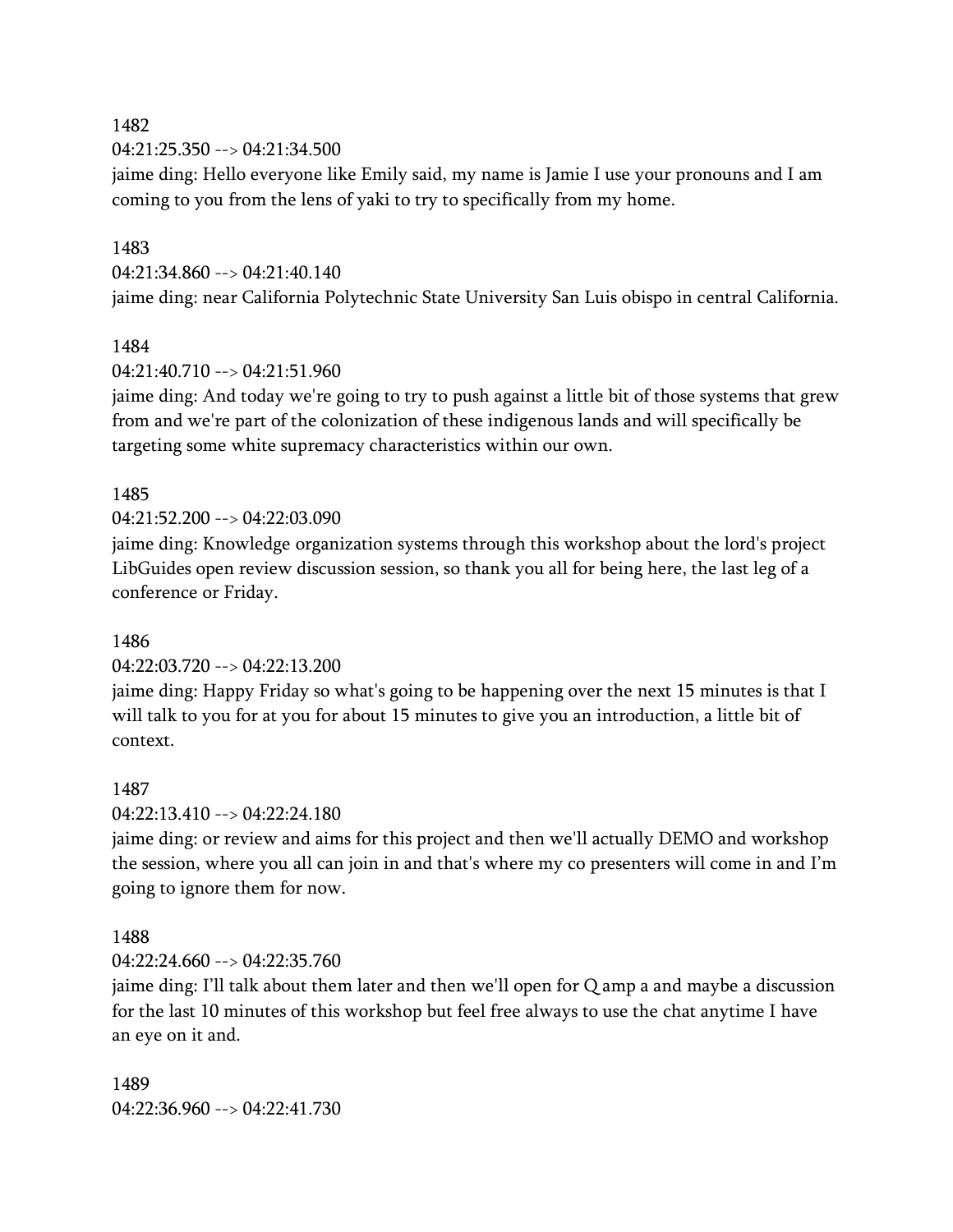jaime ding: Thank you again for all being here and thank you for Nick and Emily for coordinating and helping me get the setup.

## 1490

04:22:42.510 --> 04:22:49.650

jaime ding: So, to begin some context I work in a department called creative works at Robert Kennedy library, where we have spent the past two years.

## 1491

04:22:49.950 --> 04:22:59.310

jaime ding: Developing a digital publishing program specifically to support nontraditionally format and academic publications for Cal Poly and we call this program poly publishing.

## 1492

04:22:59.820 --> 04:23:06.450

jaime ding: We aim to provide accessibility, transparency and sustainability and digital publications, while also for faculty.

## 1493

04:23:07.110 --> 04:23:13.830

jaime ding: fitting into faculty promotion structures so specifically we're trying to rework and expand workflows within publishing systems.

#### 1494

04:23:14.280 --> 04:23:25.590

jaime ding: Like peer review assessment dissemination and so on, and how they can be more inclusive by focusing on collaboration accessible approaches and recognition of individual places within structural systems.

## 1495

04:23:26.010 --> 04:23:38.190

jaime ding: So, we support digital publishing, not only as pdfs of papers and institutional repositories but more data visualization interactive immersive digital translations of physical exhibits, for example.

## 1496

#### 04:23:39.450 --> 04:23:53.640

jaime ding: However, academia and libraries as knowledge organization institutions all form and uphold standards and these standards are usually as we may know fit white hetero SIS male authors standards that we may take for granted.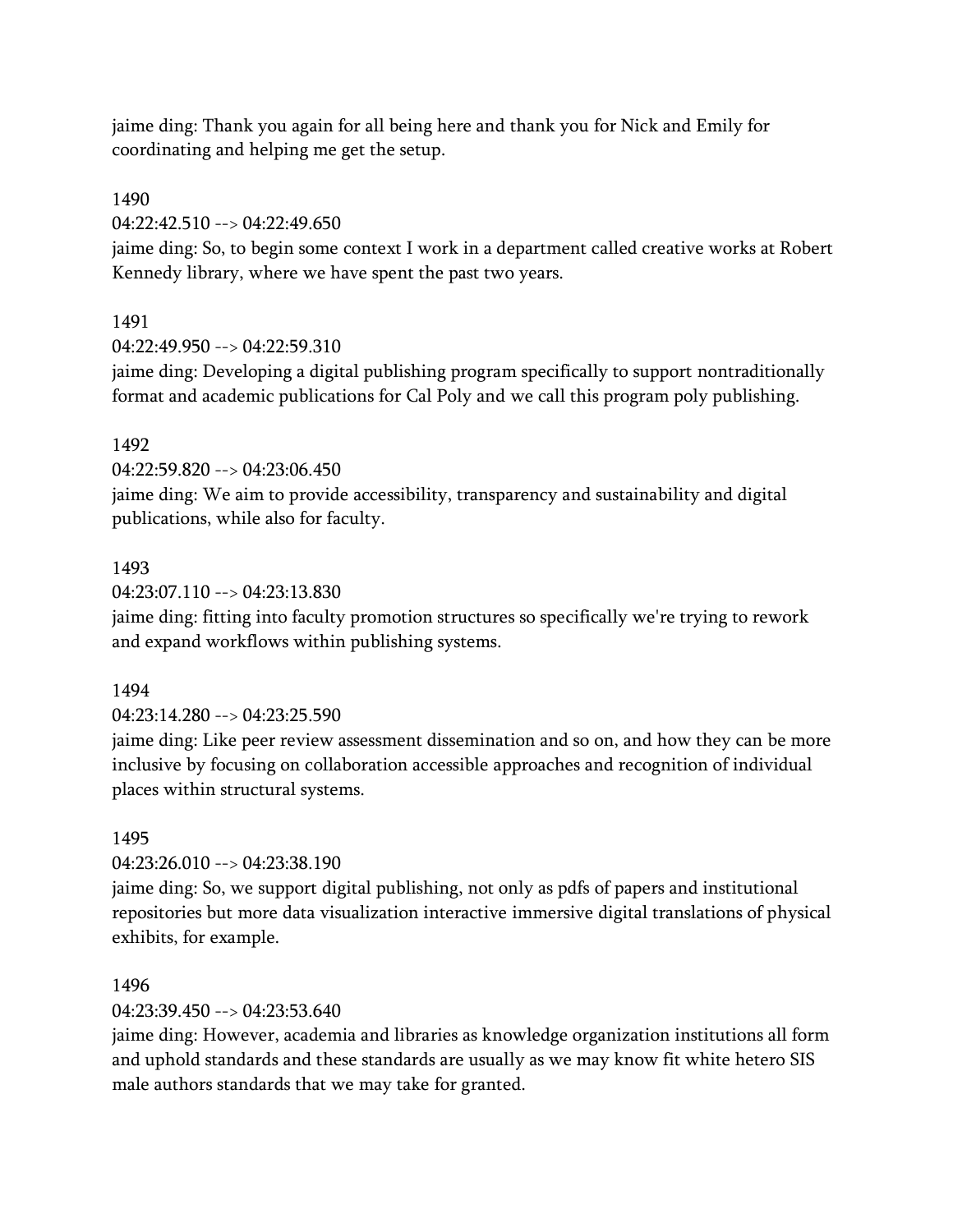04:23:54.330 --> 04:24:06.480

jaime ding: And, but what and perhaps more importantly, who gets left out by the standards and how are we as people who reference work within libraries are enforcing or questioning those standards of who and what is left out.

#### 1498

04:24:07.530 --> 04:24:16.410

jaime ding: Because in publishing as we kind of have seen as an overview you're always going to be leaving people out because time, energy and resources are finite.

#### 1499

04:24:16.770 --> 04:24:28.680

jaime ding: Though through examining these processes of publication Poly Publishing can determine not only which projects to invest in but also how to support alternative ideas and each of the processes of the whole publication lifecycle.

#### 1500

 $04:24:29.010 -> 04:24:34.050$ 

jaime ding: Always, with the aim to expand the definition of what academic publishing can look like in general.

#### 1501

#### 04:24:34.680 --> 04:24:46.200

jaime ding: And from researching the systems of publication I should be clear that I believe in a digital publication indicates a story or argument that's open to the public and that then does include lip guys.

#### 1502

04:24:46.680 --> 04:24:57.510

jaime ding: So as a tool Librarians often turn to LibGuide seen now to be more important than ever and thinking about how we leave signposts for students to find resources, especially as virtual environments become.

#### 1503

04:24:58.440 --> 04:25:08.610

jaime ding: normalized in a way, so these ideas of publication review and criticality have formed this project that I'm describing today the LibGuides open review discussion sessions.

1504 04:25:09.420 --> 04:25:14.580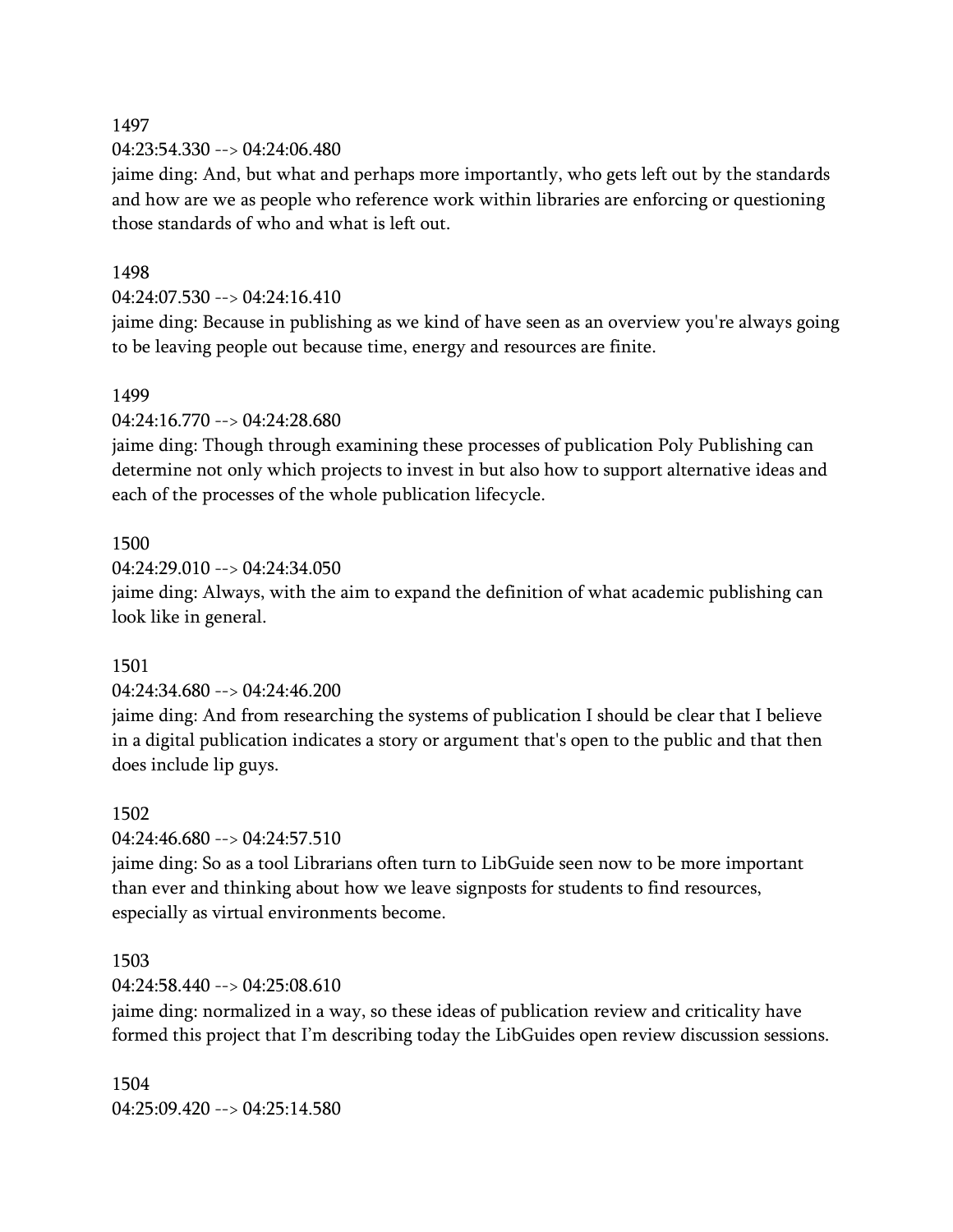jaime ding: spring says LibGuides is a content management system that we may then all be familiar with.

## 1505

04:25:14.790 --> 04:25:25.740

jaime ding: And once we're handed a platform, sometimes we discussed the technical struggles and the learning curves that come with such a platform, but these open discussion sessions have given us the space to rethink what a live guy can be.

## 1506

 $04:25:26.340 \rightarrow 04:25:30.660$ 

jaime ding: to reassess our own ways of using them content and format links together.

## 1507

04:25:31.260 --> 04:25:46.020

jaime ding: As digital publications LibGuides contain arguments about how to reference or understand resources and they are not neutral right they still contain a root point so this platform is a common denominator for conversations about what we do, as people who reference other people's work.

## 1508

## 04:25:47.040 --> 04:25:57.450

jaime ding: This whole project started in about in the summer of 2020 another response, the cry for accountability in many industries, especially after George Floyd's essentially televised murder.

## 1509

04:25:57.780 --> 04:26:10.080

jaime ding: And that cry that needs to take a hard look at the white supremacy culture that pervades and many institutions for many people, including myself, to push for something more and understanding and hopefully shifting the systems that we work in.

## 1510

04:26:10.530 --> 04:26:17.850

jaime ding: And we in library should be crucial to that work to push against these systems so often that work is often look to be guided elsewhere.

#### 1511

04:26:18.540 --> 04:26:25.560

jaime ding: like an underfunded are overworked ethnic studies department or the multicultural centers with the revolving doors of staff persons, but.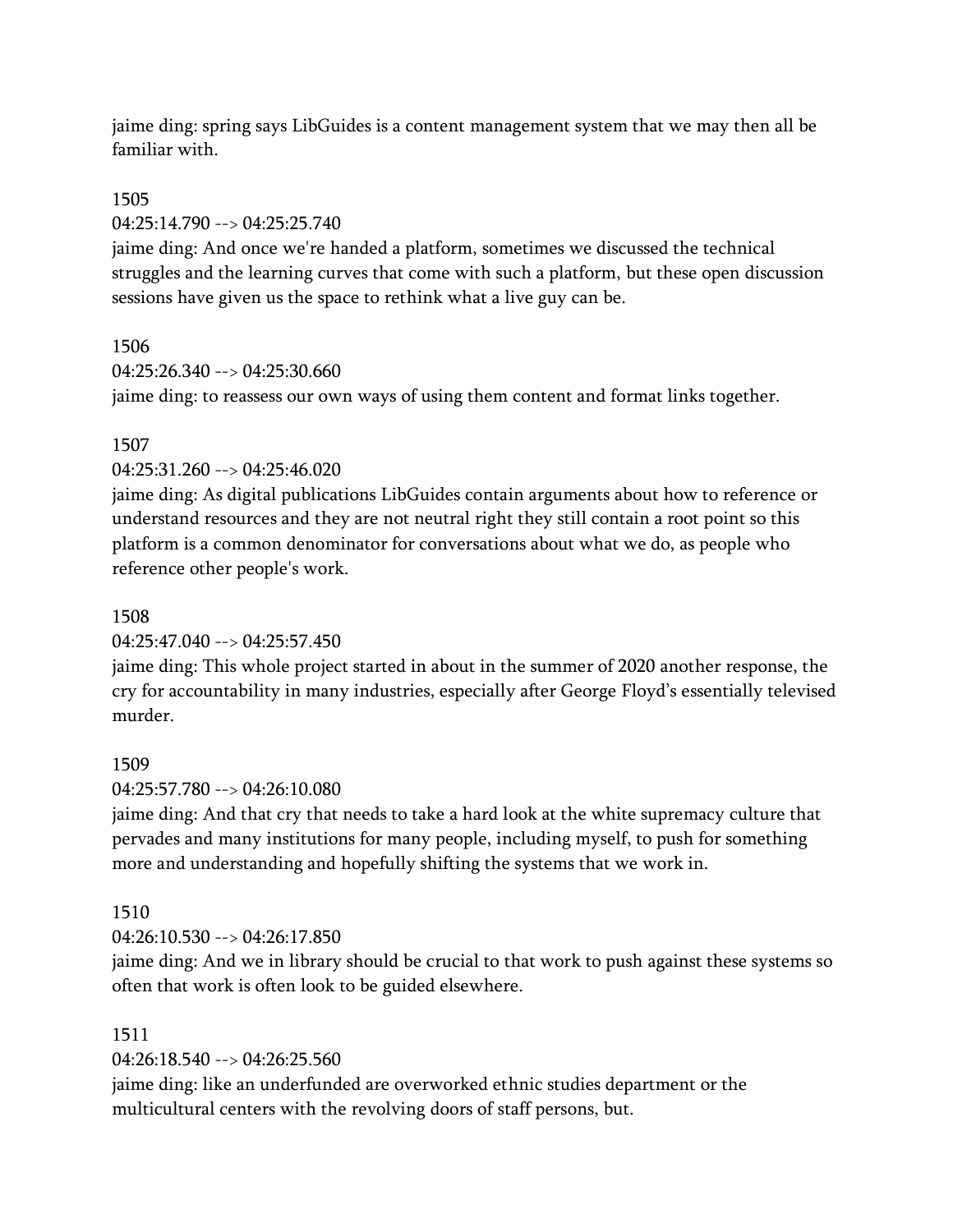04:26:25.860 --> 04:26:36.120

jaime ding: As a gatekeeper knowledge, libraries and, by extension, look guys should be one of the places that is a key resource that has a practice of embedding criticality into our everyday.

## 1513

04:26:36.990 --> 04:26:40.710

jaime ding: Anti-racism has been a hot term in the past year.

## 1514

04:26:41.370 --> 04:26:50.490

jaime ding: But I think our institution we really had to fully understand what racism is first before thinking about anti-racist actions and so these sessions have been helpful.

## 1515

04:26:50.700 --> 04:27:04.860

jaime ding: To start that practice of critical pedagogy and embedding critical race theory into the foundational aspects of our jobs reference information literacy peer review open peer review rethinking why these systems aren't place.

## 1516

04:27:05.970 --> 04:27:11.910

jaime ding: With peer review, for example, who are appears asking what can a review really look like.

## 1517

04:27:12.510 --> 04:27:21.570

jaime ding: And we started this journey of accountability and asking just how many scholars color do we really site in our own references our own LibGuides many higher.

## 1518

04:27:22.110 --> 04:27:31.710

jaime ding: education institutions, including ours are still predominantly white institutions and our library staff is majority white Librarians with minimal effort to change that status quo.

1519 04:27:32.130 --> 04:27:43.680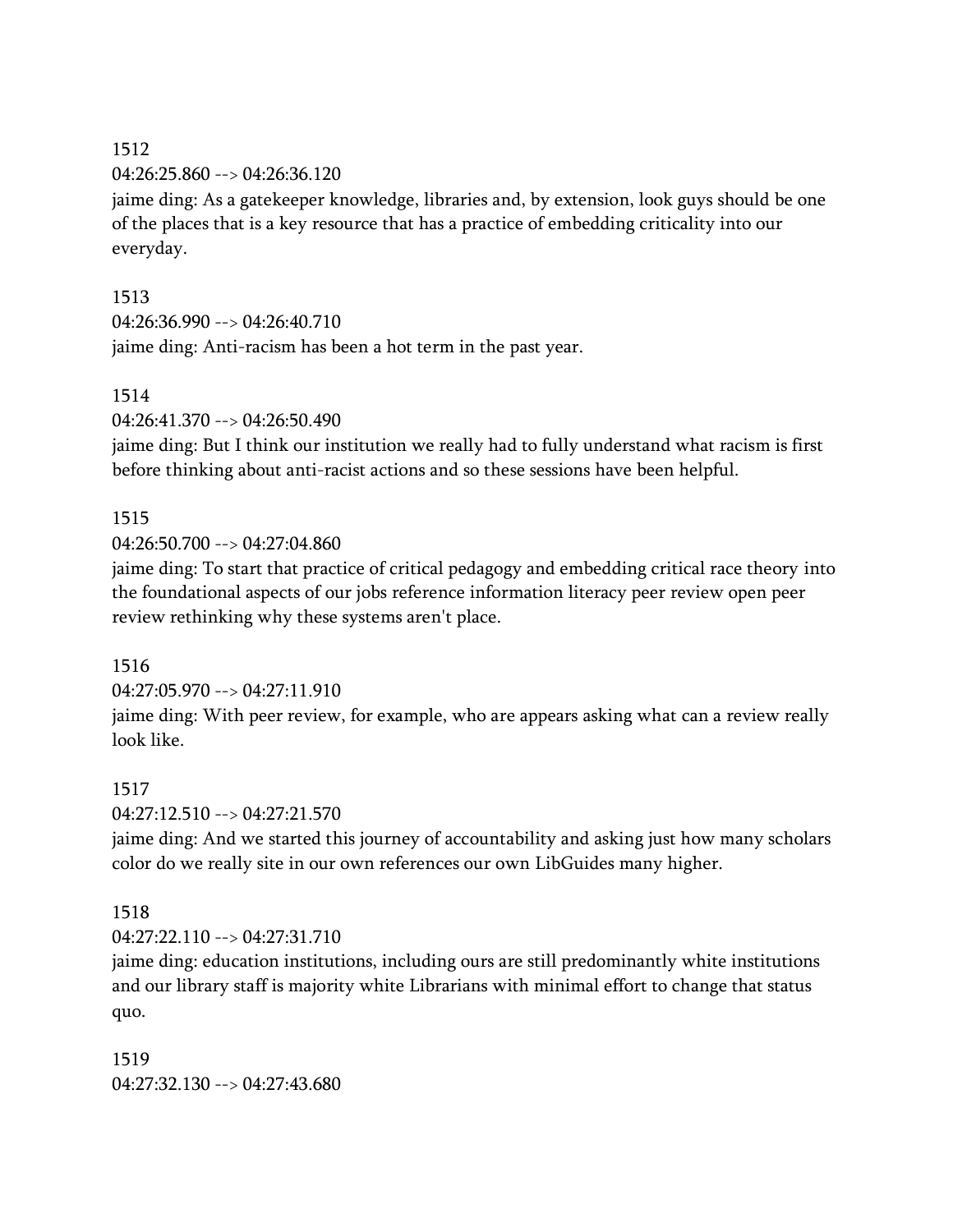jaime ding: And we developed a tool to be transparent about how the white these disciplines are quote unquote scholar representation by race tally, we have to have conversations, of how to do this right, how do you count people by race.

#### 1520

04:27:44.850 --> 04:27:52.560

jaime ding: While we live in our daily lives with the systems or racial formation, to use them in such a transparent way may bring about this comfort and looking and acknowledging.

## 1521

 $04.27.52.800 -52.04.28.00.690$ 

jaime ding: That those categories may be important in our workspaces and it does take extra work to be able to fully understand the positionality is of who you're citing.

## 1522

04:28:01.020 --> 04:28:06.870

jaime ding: Though more importantly, this tool became an understanding of how we participate in those parts of politics of citation.

## 1523

04:28:07.350 --> 04:28:14.700

jaime ding: This is important because then we can acknowledge that race affects academia to, and we need to be comfortable and talking about whiteness.

## 1524

04:28:15.570 --> 04:28:22.440

jaime ding: This idea of accountability can be taken beyond tally right who or what communities, I prioritize now LibGuides even by placement.

#### 1525

04:28:22.770 --> 04:28:34.830

jaime ding: Or the communities of color at the bottom as an afterthought and they're a little box, and so we help each other to build scaffolding that centers people of color and practice, transparency and why we choose our chosen resources.

#### 1526

04:28:35.790 --> 04:28:44.850

jaime ding: How, then, do you translate this kind of transparency into seemingly objective LibGuides that are more user-directed or instructional? And what about lists of databases and.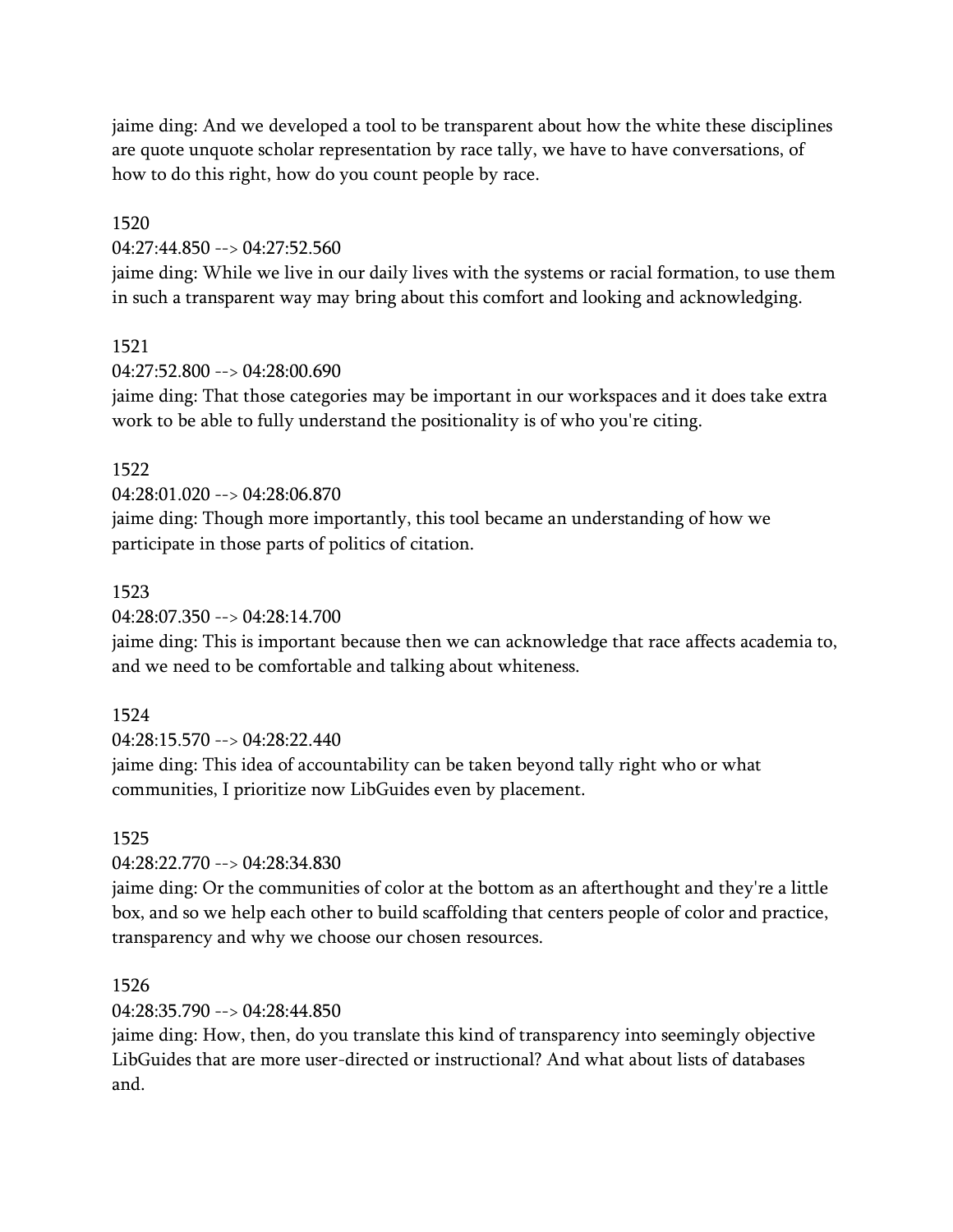04:28:45.570 --> 04:28:53.130 jaime ding: Perhaps being clear that algorithms or bias can at least start providing transparency that criticality.

## 1528

04:28:53.820 --> 04:29:03.360

jaime ding: And so, our sessions have had conversations about bias and money and power and all of our digital spaces and the sizing that these LibGuides are not just product demonstrations.

## 1529

04:29:03.840 --> 04:29:15.630

jaime ding: How many of our own resources are open access, for example, and how do we talk about that are not in designated open access LibGuides and how do we point out the systems that do not support open access and what systems have prevented.

# 1530  $04:29:16.710 \rightarrow 04:29:19.530$ jaime ding: or system support close access, I should say.

## 1531

#### 04:29:20.850 --> 04:29:29.490

jaime ding: And we've had conversations about other important topics such as how we really play with content and format effectively using visuals or how much context, we should give.

#### 1532

 $04:29:29.820 \rightarrow 04:29:38.460$ 

jaime ding: And we may not be experts in every single field, but we are experts in how to organize information, and we know the flaws and the systems of organization.

#### 1533

04:29:38.760 --> 04:29:47.130

jaime ding: We can point out the academic capital of certain resources, we can push towards pointing out the system, rather than just pointing towards the exceptions in the system.

#### 1534

04:29:48.420 --> 04:29:55.800

jaime ding: We take our own experiences of navigating through these pages and bring those together, because everyone who works in the library is invited to these sessions.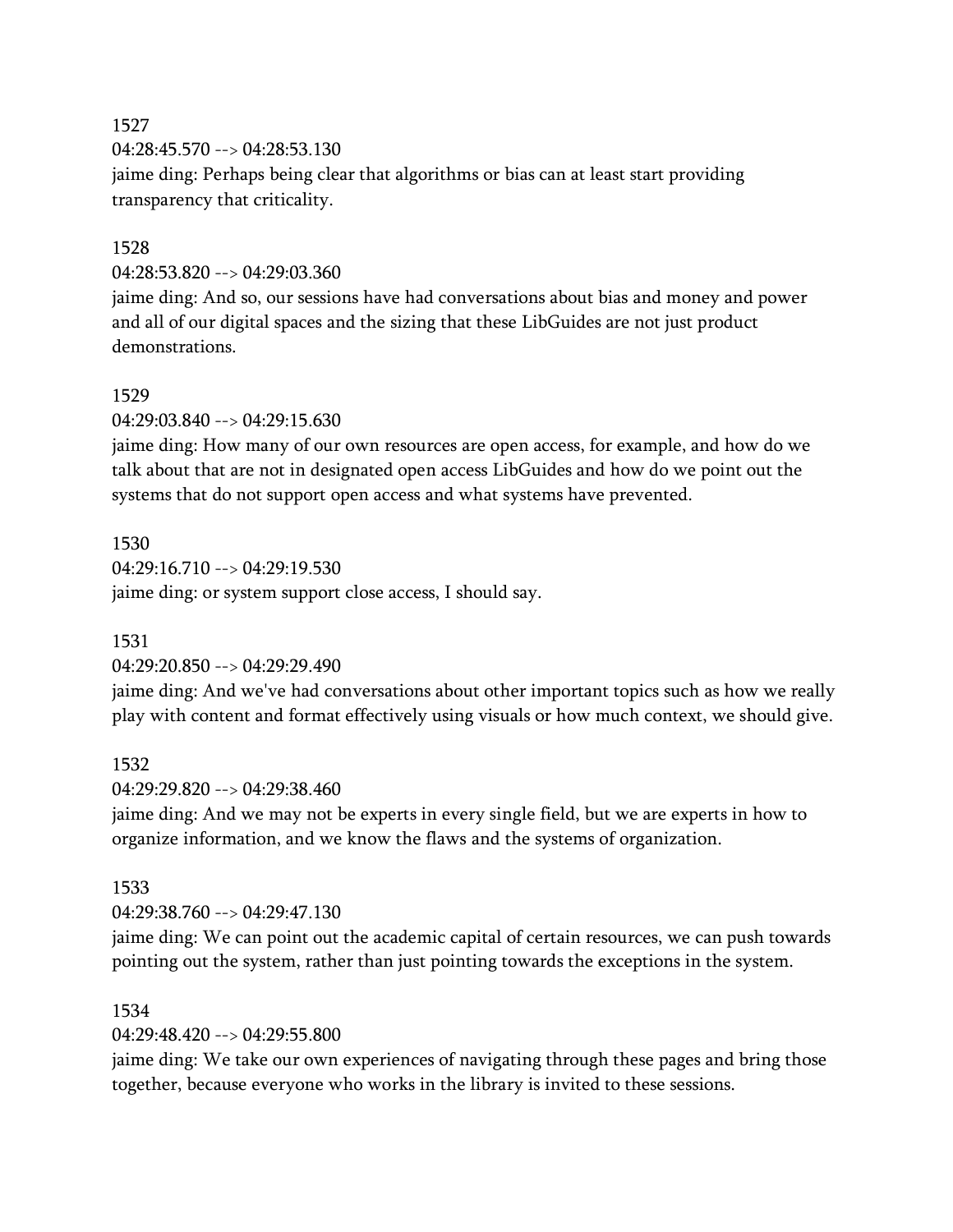04:29:56.160 --> 04:30:07.620

jaime ding: Whether you write LibGuides or not, and whether you have the designated degree or not our students are invited we've had staff members from other parts of campus student centers faculty and multicultural centers be involved.

## 1536

04:30:08.550 --> 04:30:14.460

jaime ding: And we talk to each other with a critical eye upon the collective work while holding our own perspectives and signing our own positionality.

## 1537

04:30:14.910 --> 04:30:24.030

jaime ding: Because another important aspect of rethinking your LibGuides is really looking at ourselves in this context right so we're talking about what does professionalism mean what they were knowledge meant looks like.

## 1538

04:30:24.570 --> 04:30:32.880

jaime ding: What language we use or soon and as an open review system, our conversations viewpoints and thought process, these are all set out loud.

#### 1539

04:30:33.420 --> 04:30:40.920

jaime ding: With a clear intention that these reviews are to be helpful that's why we have these peer review systems right to help each other and our scholarship in our work.

#### 1540

04:30:41.730 --> 04:30:51.570

jaime ding: So, each of these sessions are guided by a rubric and these this rubric holds our collective ideals of what we expect from ourselves and that rubric then frames discussion.

#### 1541

04:30:51.900 --> 04:30:57.030

jaime ding: It was a collaborative effort shout out to my colleagues loris already Sarah Lester and Russ wide.

#### 1542

04:30:57.750 --> 04:31:03.480

jaime ding: for taking the time to start listening and developing ideas that we thought were great because that process takes time.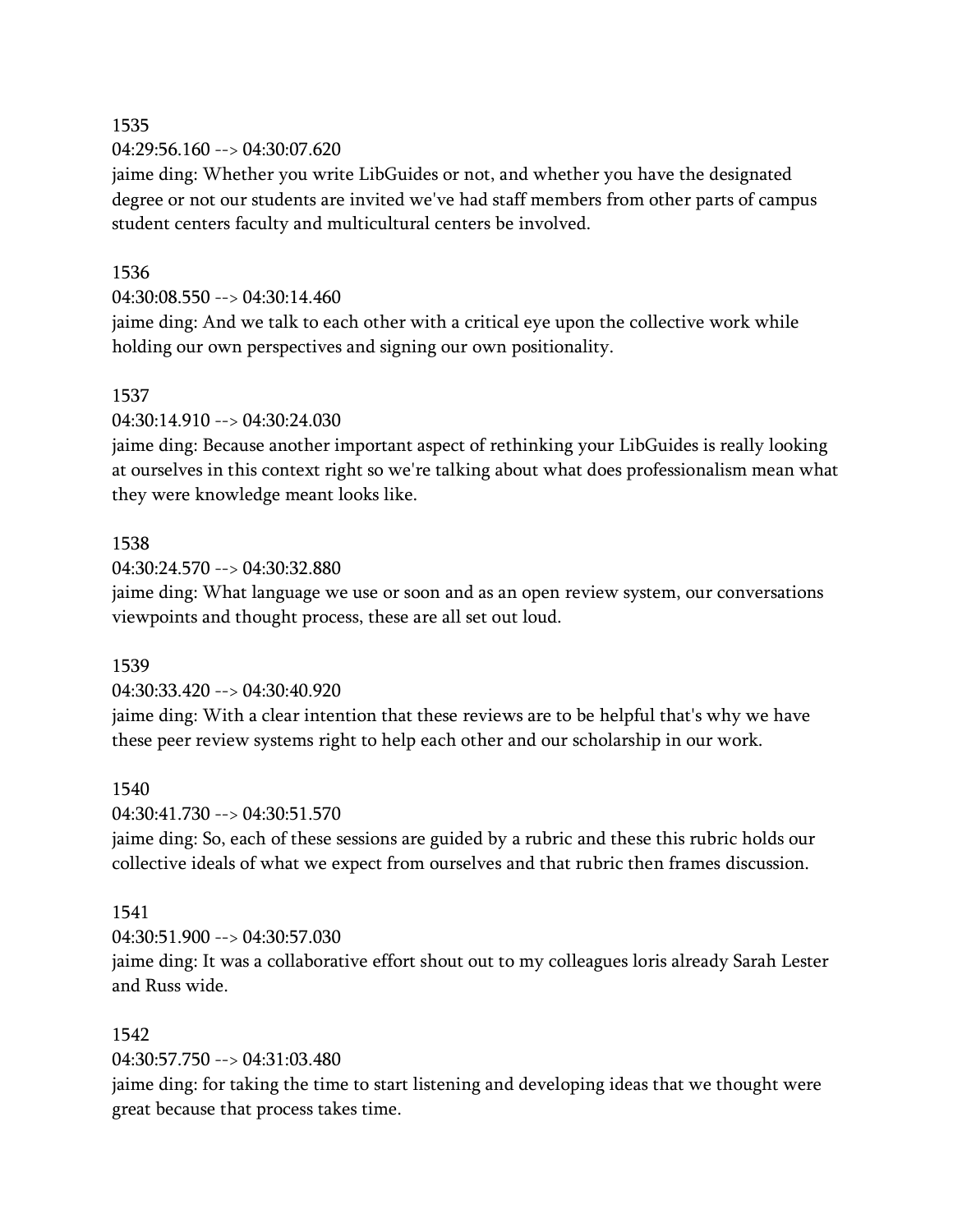04:31:04.020 --> 04:31:16.110

jaime ding: energy and effort restraints that you know we as moral people have and these sessions have us coming together to rethink how we can support scholarship and, more importantly, support or scholars so of time conversations care.

## 1544

 $04:31:17.280 \rightarrow 04:31:28.110$ 

jaime ding: Using this assessment as a structure these ideas can be integrated in other parts of the library as a practice, be a model be widely applied towards anything that our institutions published like digital publications and then.

## 1545

04:31:28.320 --> 04:31:32.520

jaime ding: Support new forms of scholarly and communications that eventually will involve.

## 1546

04:31:33.450 --> 04:31:40.830

jaime ding: evolve additionally as a public university and the California state consortium it's been important to work as that consortium.

#### 1547

04:31:41.310 --> 04:31:46.350 jaime ding: and, hopefully, as this is sponsored by San Jose maybe Nick and Emily we can chat after.

#### 1548

04:31:46.950 --> 04:31:54.180

jaime ding: But we want to be able to sustain this work as part of this consortium right over half of the CSU is have participated in this work.

#### 1549

04:31:55.020 --> 04:32:03.900

jaime ding: And this outreach has been through the publishing interest group personal outreach and facilitated conversations so other CSU have held their own localized review sessions.

1550 04:32:04.380 --> 04:32:13.140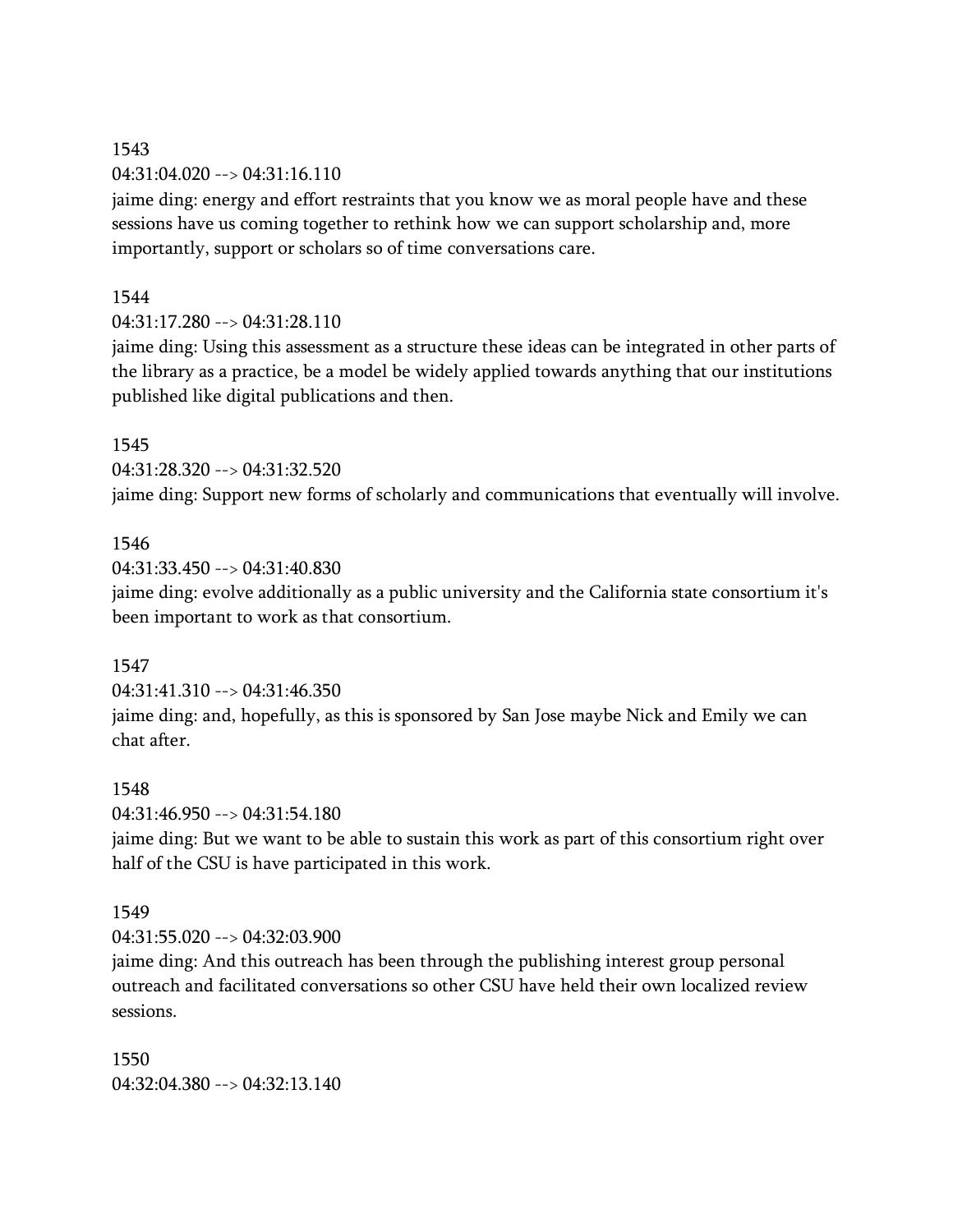jaime ding: Too much reported success and ideas and criticality have start to become embedded within other parts of these libraries and not just the LibGuide.

## 1551

04:32:14.280 --> 04:32:26.550

jaime ding: We also have designed multi campus sessions, where we bring together a handful of people from a variety of CSU institutions to talk together to create a peer-to-peer network across California embedding these ideas into our jobs.

## 1552

 $04.32.27.030 -5.04.32.32.580$ jaime ding: The next one, for those of you in the CSU today is in January 13 2pm.

## 1553

04:32:33.150 --> 04:32:44.670

jaime ding: feel free to reach out if you're interested in joining, and we come together, just like these local sessions to share and discuss things like accessibility content contextualization critical race theory application.

## 1554

04:32:44.970 --> 04:32:53.370

jaime ding: And positionality and some have said it's helpful to discuss ideas with people who aren't necessarily embedded in the campus that we work out but understand the CSU context.

## 1555

04:32:53.700 --> 04:33:04.500

jaime ding: To talk and see how other libraries work and share critical feedback, this is the important work that we have to do ourselves to ensure that we are serving California public as best as we possibly can.

## 1556

 $04:33:05.580 \rightarrow 04:33:16.410$ 

jaime ding: I want to be transparent to that this project may sound like it's simply taken off and been such a success, but the rubric and the Community forums and the methods and the conversations that have happened it's.

#### 1557

04:33:16.680 --> 04:33:23.790

jaime ding: been an immense amount of work that often has been difficult, and this is especially true, as we are modeling something that maybe feels.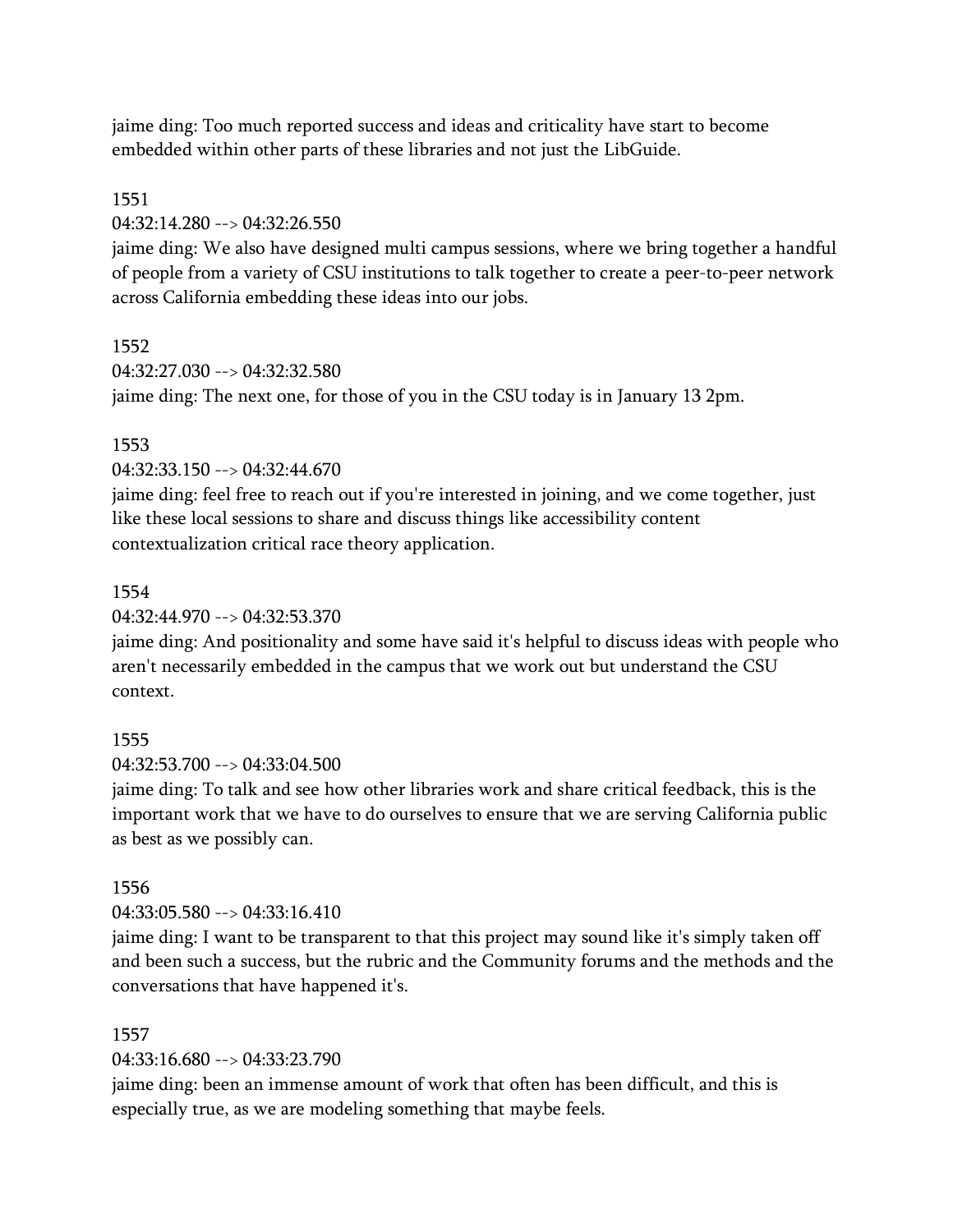04:33:24.150 --> 04:33:34.500

jaime ding: A bit unfamiliar and may bring it light our vulnerability, not to mention how to do this during a pandemic and virtual many now virtual tumultuous academic years.

## 1559

04:33:35.070 --> 04:33:39.600

jaime ding: This work is seen by some as work in the margins, for example, especially since I.

## 1560

04:33:39.930 --> 04:33:48.180

jaime ding: He stated woman who maybe talks a little too much is the one who's bringing this up or it's just a checkbox for ensuring that this institution can claim di.

## 1561

04:33:48.540 --> 04:33:54.840

jaime ding: But even setting aside time and willingness for people to come together and share the potential to rethink how it's always been doing.

## 1562

04:33:55.140 --> 04:34:04.680

jaime ding: All this was not without tensions that are in any workplace and it's work to think and talk about how to incorporate ideas that involve diversity inclusion accessibility and equity.

## 1563

04:34:05.100 --> 04:34:16.950

jaime ding: And not just tacking on these words are using these terms, without their true context it's important that there's care and institutional support for this work to be sustained a theory into a continuous practice.

#### 1564

 $04.34.18.360 -\geq 04.34.24.480$ 

jaime ding: I want to emphasize, I am usually the one speaking to this work, but it has been a lot of collaboration and this product.

## 1565

04:34:24.870 --> 04:34:29.250

jaime ding: has been continuing because of a handful people who show up and take the time and care.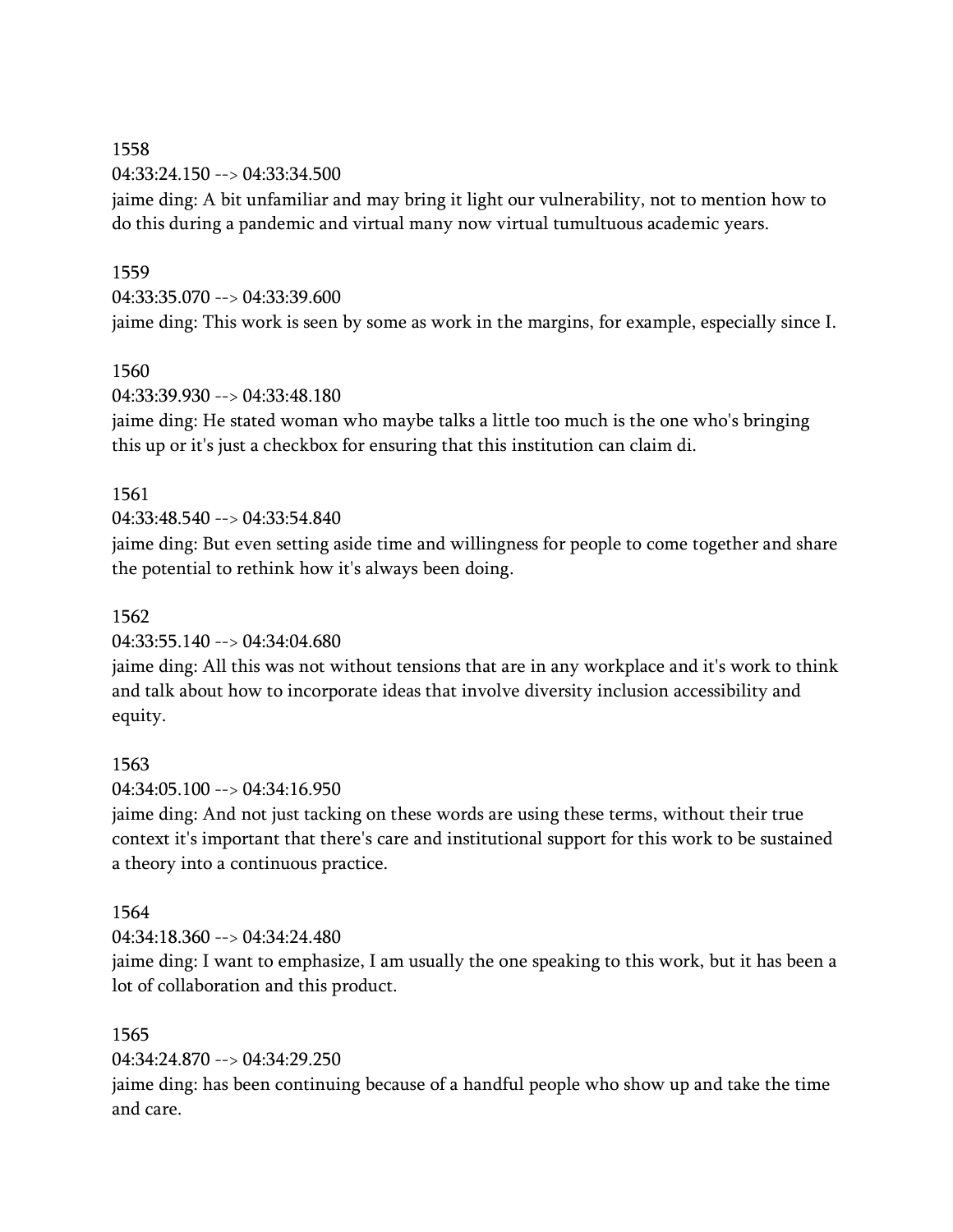#### 04:34:29.580 --> 04:34:39.150

jaime ding: I thinking about sources like Alison Hicks article about LibGuides as pedagogy to oppress Safiya Umoja Noble's work on algorithms of oppression and critical digital black humanities.

## 1567

04:34:39.420 --> 04:34:47.610

jaime ding: The change of subject documentary that came out of darkness and many other scholars and ideas about space place and ways to reimagine where we are.

## 1568

04:34:48.420 --> 04:34:57.330

jaime ding: So, speaking of theory into practice what we'll do today is a small demonstration of what this work looks like and we'd want to invite you to be a part of it.

## 1569

 $04:34:57.960 \rightarrow 04:35:12.000$ 

jaime ding: We have these special guests those people who show up continuously who are here, who will help me, be a part of this DEMO session, but I also want to invite anyone who feels comfortable enough to join in whenever, however, and the way that we are going to do this.

## 1570

 $04:35:13.530 \rightarrow 04:35:17.610$ 

jaime ding: Is that I'm going to drop a link into the chat, and that is going to be our Rubik.

#### 1571

04:35:19.230 --> 04:35:24.510

jaime ding: I also want to share the screen, so that you all can kind of see what I'm talking about.

# 1572

 $04.35.26.970 -> 04.35.28.020$ jaime ding: No one seems to be right.

## 1573

04:35:31.500 --> 04:35:40.740

jaime ding: So, on the sheet you'll see the various categories on the Left column, and then our rating system improvement fine This is great.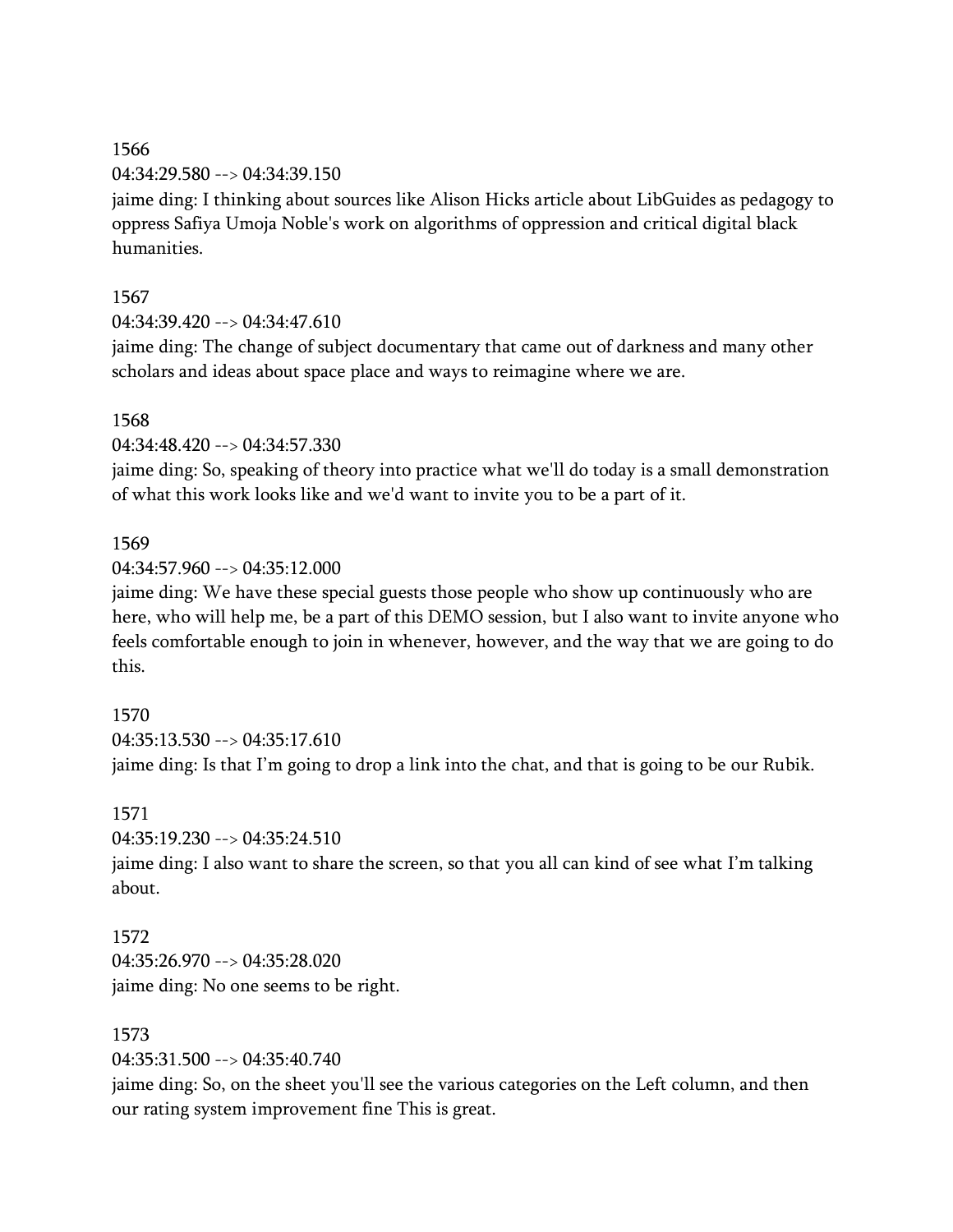04:35:42.270 --> 04:35:58.860

jaime ding: And the link to the LibGuide itself is at the top of the page and you can see a list of names at the bottom, so these names are people who have written thoughts, where are participating today, and you are welcome to copy duplicate your own sheet.

## 1575

04:36:00.270 --> 04:36:04.620

jaime ding: Add your name and write your thoughts down if you want you ever read your notes.

## 1576

04:36:06.690 --> 04:36:16.950

jaime ding: And you can see some people have used a rubric to write down their thoughts before the conversation but it's really never necessary to write down these thoughts and the important part is the conversation itself.

## 1577

04:36:17.880 --> 04:36:30.870

jaime ding: And as you can see some of these names are people who like I said, have been the collaborative driving forces of this work on Cal Poly campus and throughout the CSU, and some of them I'm going to stop sharing, so we can see each other.

## 1578

04:36:31.770 --> 04:36:37.020 jaime ding: are here with me today and I'll let them introduce themselves Sarah Lester.

#### 1579

04:36:38.820 --> 04:36:45.870

Sarah Lester (she/her/hers): I am Sarah Lester I'm the College of engineering librarian at Cal Poly and yeah that's all going to say.

1580  $04.36.47.460 -\ge 04.36.48.180$ Sarah Lester (she/her/hers): Thanks to.

1581 04:36:49.920 --> 04:36:50.610 jaime ding: Ross white.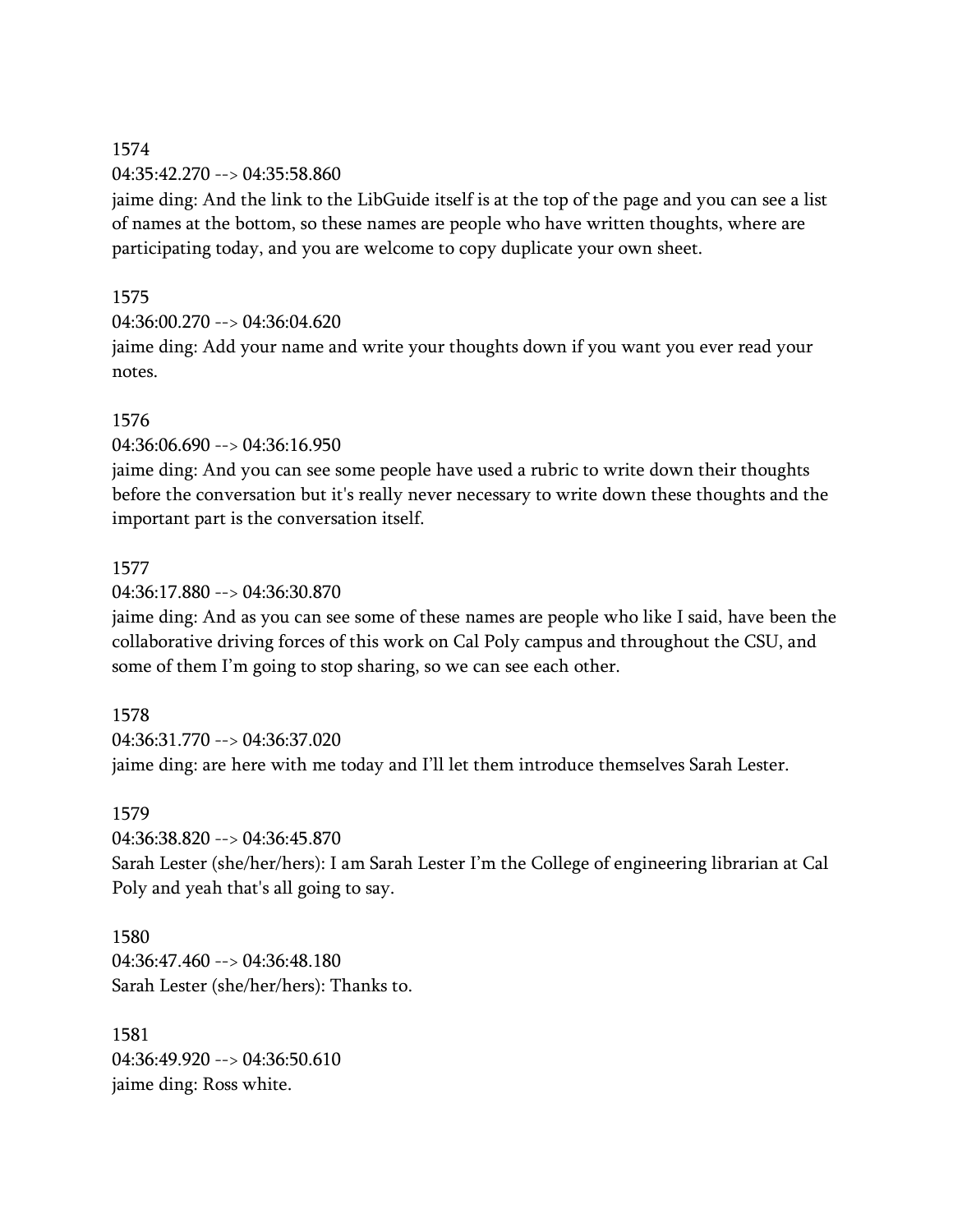1582 04:36:52.560 --> 04:37:00.390 Russ White: Everyone Yes, some rest way in my role as the data GIs specialist work in this group sharing with as well, thanks.

1583 04:37:01.170 --> 04:37:02.940 jaime ding: And Dana.

1584

 $04.37.06.060 -> 04.37.12.810$ Dana Ospina: hi everyone I'm Dana Ospina I am the digital initiatives librarian excuse me at Cal State Dominguez hills.

#### 1585

04:37:14.580 --> 04:37:20.790

jaime ding: Thank you and thank you all for being here, so much so, you all have the spreadsheet and.

#### 1586

04:37:21.990 --> 04:37:33.840

jaime ding: So, we're at open access conferences is open review for everyone to join, if you would like to join I'll be taking notes for about our conversation on the main page feel free to also if you have any comments questions thoughts put them in the chat as well.

#### 1587

04:37:35.580 --> 04:37:43.710

jaime ding: And today we're reviewing a lip guy that I put together for today's discussion and the LibGuide is about reality TV so low stakes.

#### 1588

04:37:44.490 --> 04:37:56.190

jaime ding: We are all here to help me and what we'll do is go through a rubric row by row, and anyone who has any comments critiques questions, this is the place for conversation specifically about the content on this LibGuide.

#### 1589

04:37:56.700 --> 04:38:06.480

jaime ding: In your critiques we all understand that we're not critiquing me personally I'm not only the work that I do and when we say that something can be better we're not devaluing me as a person.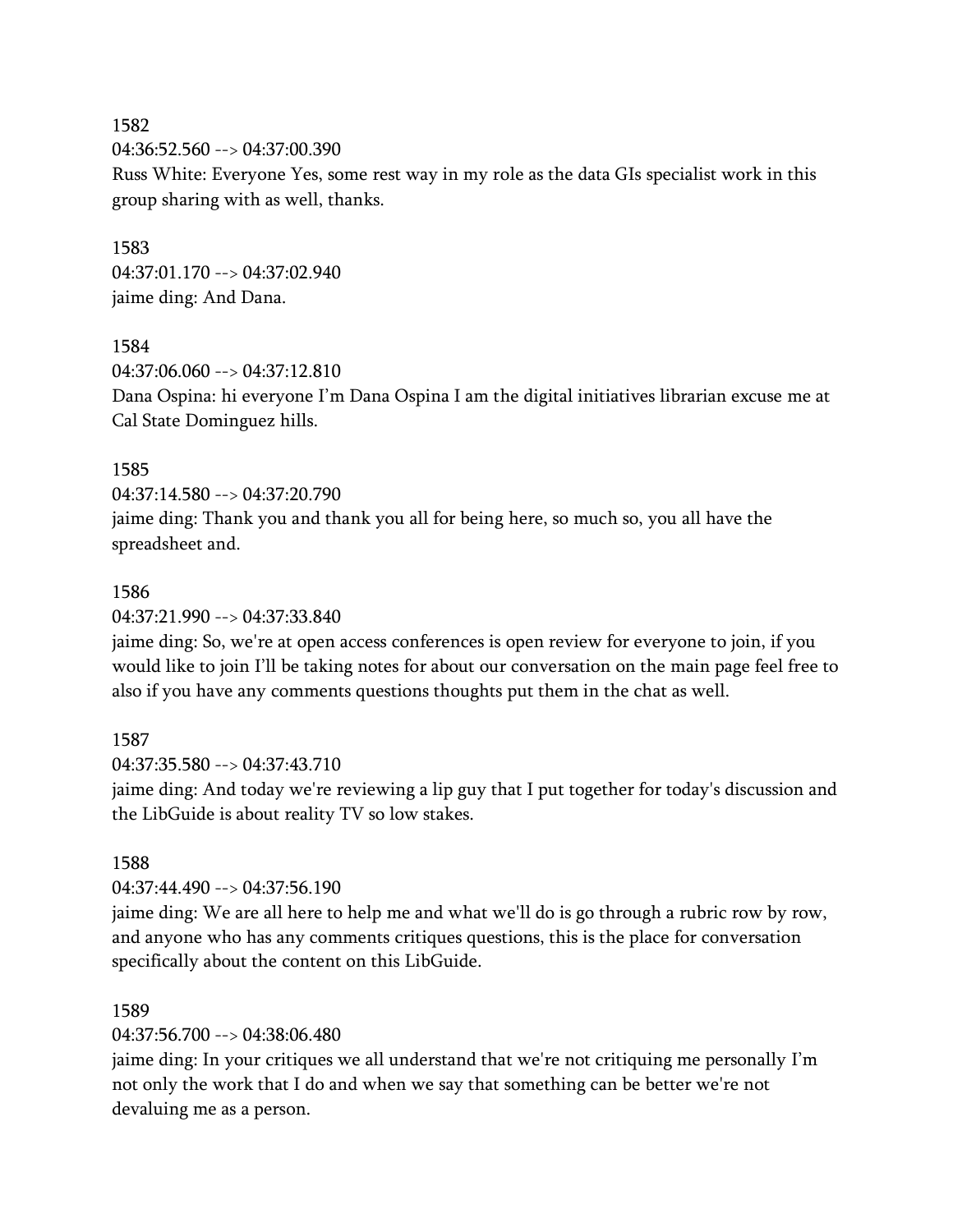04:38:06.690 --> 04:38:12.180 jaime ding: Not determining a goodness or badness but providing feedback and giving each other ideas about our own work.

## 1591

04:38:13.200 --> 04:38:18.870

jaime ding: As an introduction because usually to start our conversations the writer, the LibGuide have just.

#### 1592

04:38:19.320 --> 04:38:29.130

jaime ding: give some context, this little guide is about my own love of reality TV intended for people to learn about it be involved in it, if they want to, and think about it.

#### 1593

04:38:29.880 --> 04:38:39.240

jaime ding: Perhaps it could be parallel to a discipline that maybe not everyone is familiar because maybe not everyone is familiar with reality TV in our time today space today.

#### 1594

04:38:40.770 --> 04:38:48.780

jaime ding: So, to begin our conversation does anyone have anything to start us off with about bare basics introduction purpose links.

1595 04:38:49.980 --> 04:38:51.090 jaime ding: contextualization.

1596 04:38:52.260 --> 04:38:52.590 jaime ding: anything.

1597 04:38:56.760 --> 04:39:06.090

Dana Ospina: I can start Jamie if you'd like I think going back, I will mention to everyone I've seen this lip died before So these are sort of the thoughts I've had in the past but.

1598 04:39:06.420 --> 04:39:10.170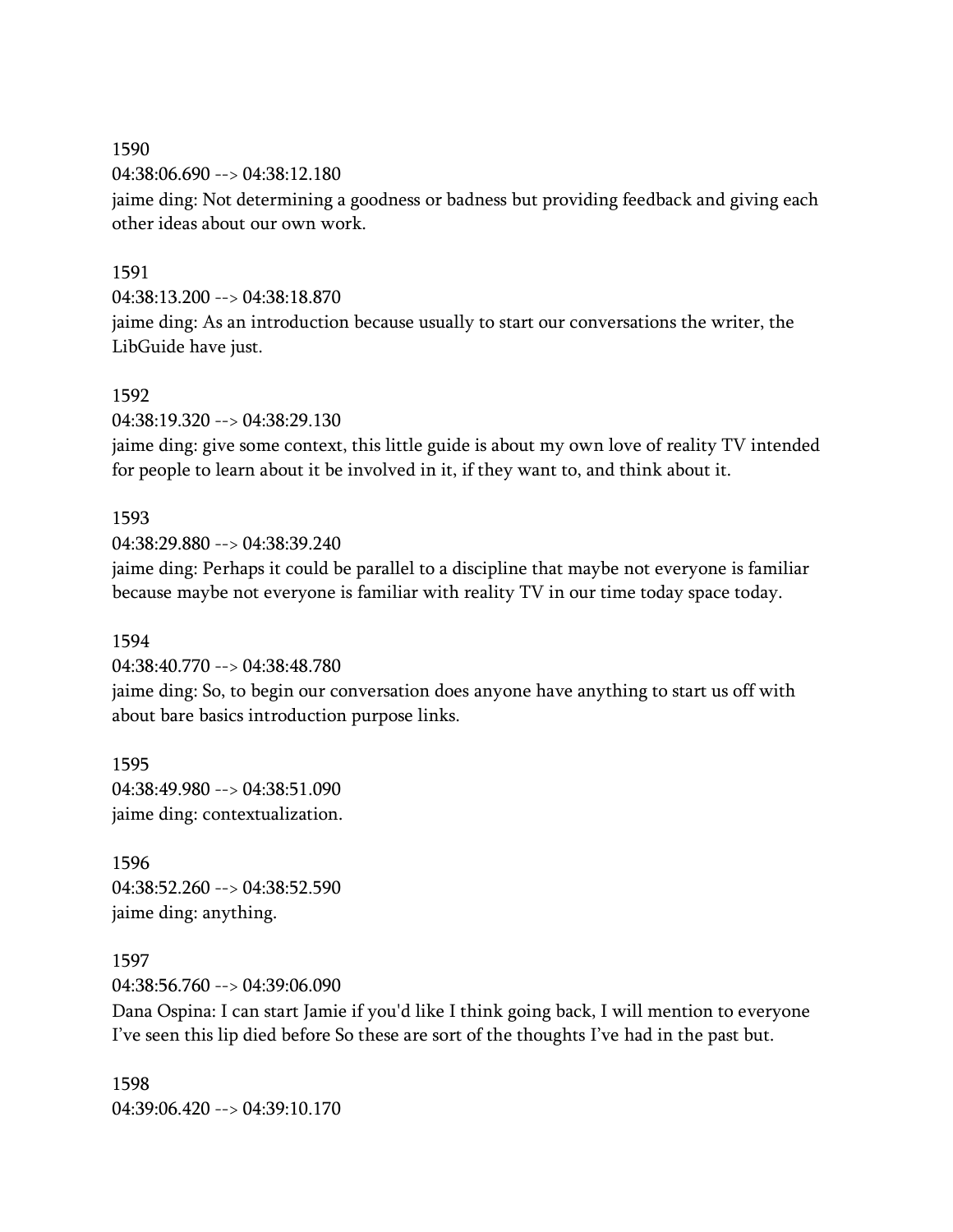Dana Ospina: One of the things that struck me in reviewing it again is I do like how.

1599 04:39:10.410 --> 04:39:21.360

Dana Ospina: You really move to create this as an inclusive space, so this is geared towards people who are interested in reality TV, but also those who are becoming interested or may not know what it is, and I appreciate that kind of include city, I think sometimes.

1600

04:39:21.810 --> 04:39:34.440

Dana Ospina: Our LibGuides tend to shut people out before they even have a chance to enter, and so I think that that's a nice move to make this a more inclusive space, and I feel you did that, through the structure and the links thanks.

1601 04:39:37.320 --> 04:39:38.730 jaime ding: starting out with a positive.

1602 04:39:40.200 --> 04:39:42.510 Dana Ospina: Life lots of positives with this one, but this will guide.

1603 04:39:45.480 --> 04:39:46.320 jaime ding: Any other thoughts.

1604

04:39:50.280 --> 04:40:01.110

Russ White: yeah, this is great and I'm appreciating as you were introducing Jamie that the purpose of the Daddy had the statement about the context and as we create guides that are.

1605 04:40:01.950 --> 04:40:08.880

Russ White: That our users might reach without that statement will have to find ways of writing that in and so there's an element of what is the.

1606

04:40:09.960 --> 04:40:17.220

Russ White: Short brief way to add that context about what this guy does the part of the I see this operating on two levels there's a it's about reality TV.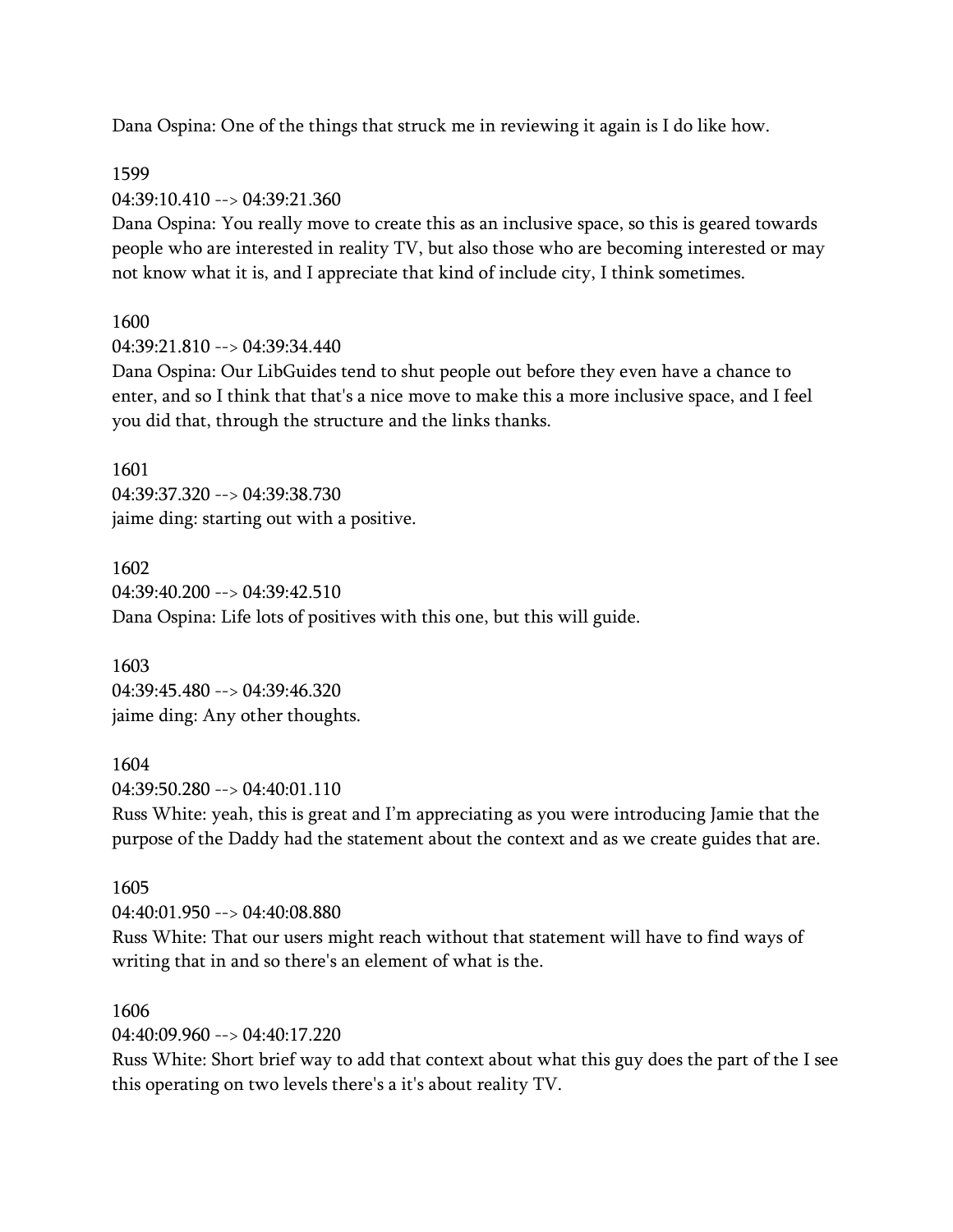04:40:17.580 --> 04:40:29.400

Russ White: and also about the study of reality TV, which is something that might be neutral users or students from various disciplines so just adding or bringing that up higher to be something that they'll be able to find.

#### 1608

04:40:30.930 --> 04:40:40.860

Russ White: But it is it so as you read through the game you start to see where are they producing questions and then, as part of the discipline of the state of reality so kind of encapsulate that do some brief statements.

#### 1609

04:40:41.670 --> 04:40:46.470

Russ White: will help because you've done that verbally just in this presentation, but we will always be there to introduce the guy for.

1610  $04:40:48.840 \rightarrow 04:40:49.200$ You.

1611 04:40:52.320 --> 04:40:54.150 Sarah Lester (she/her/hers): I was going to add, I really.

#### 1612

 $04:40:55.980 \rightarrow 04:41:07.620$ 

Sarah Lester (she/her/hers): As I'm going through, I really love this visualization although it's a little bit distracting but what I wanted to add is you know down below the visualization you have this list of shows.

#### 1613

04:41:09.270 --> 04:41:14.610

Sarah Lester (she/her/hers): And it would be really or show list of what you list them as database it's actually not shows.

#### 1614

04:41:14.880 --> 04:41:25.470

Sarah Lester (she/her/hers): But you know Netflix and HDTV and Hulu and it would be interesting to see if there's a way to link out to resources here so that people could actually click through and find some of this information.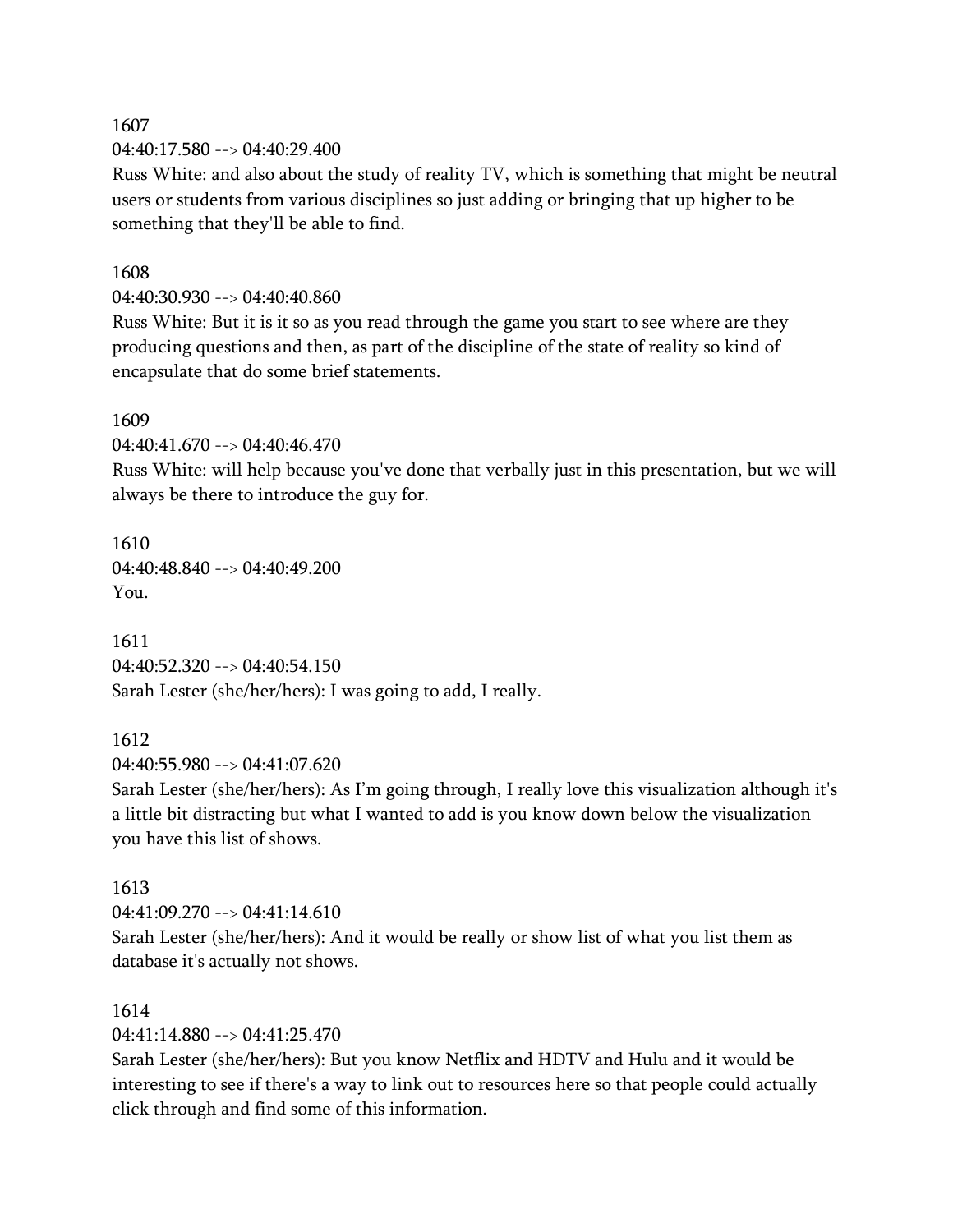04:41:26.280 --> 04:41:33.600

Sarah Lester (she/her/hers): I mean, obviously I think most of us know how to get to Netflix now off one last year, but some of the other ones might not be as familiar.

## 1616

04:41:42.150 --> 04:41:49.230

Sarah Lester (she/her/hers): Also, I have to add that I love your tabs on getting an application together at the bottom, like the four-step process there.

#### 1617

 $04:41:55.110 \rightarrow 04:41:56.070$ jaime ding: Any other thoughts.

## 1618

04:42:09.120 --> 04:42:25.710

jaime ding: And I'll also mention, you can see that there's some names at the bottom of people who may not be here, but they have left their like comments and it's just another example of how to use this material, even if the physical presence can't be here, but the conversation is like important.

# 1619 04:42:27.990 --> 04:42:33.330 jaime ding: Any other thoughts about bare basics contextualization in the Grand scheme.

1620 04:42:40.620 --> 04:42:40.830 Right.

## 1621

04:42:42.900 --> 04:42:52.830

jaime ding: So right next row is expanding race awareness so as we were talking about the accountability towards how we understand.

## 1622

04:42:53.400 --> 04:43:08.340

jaime ding: race and apply critical race theory within our resources, maybe beautiful scaffolding towards by park resources doesn't assume demographics in language, a task, maybe the tally so on and so forth, so I will open it up.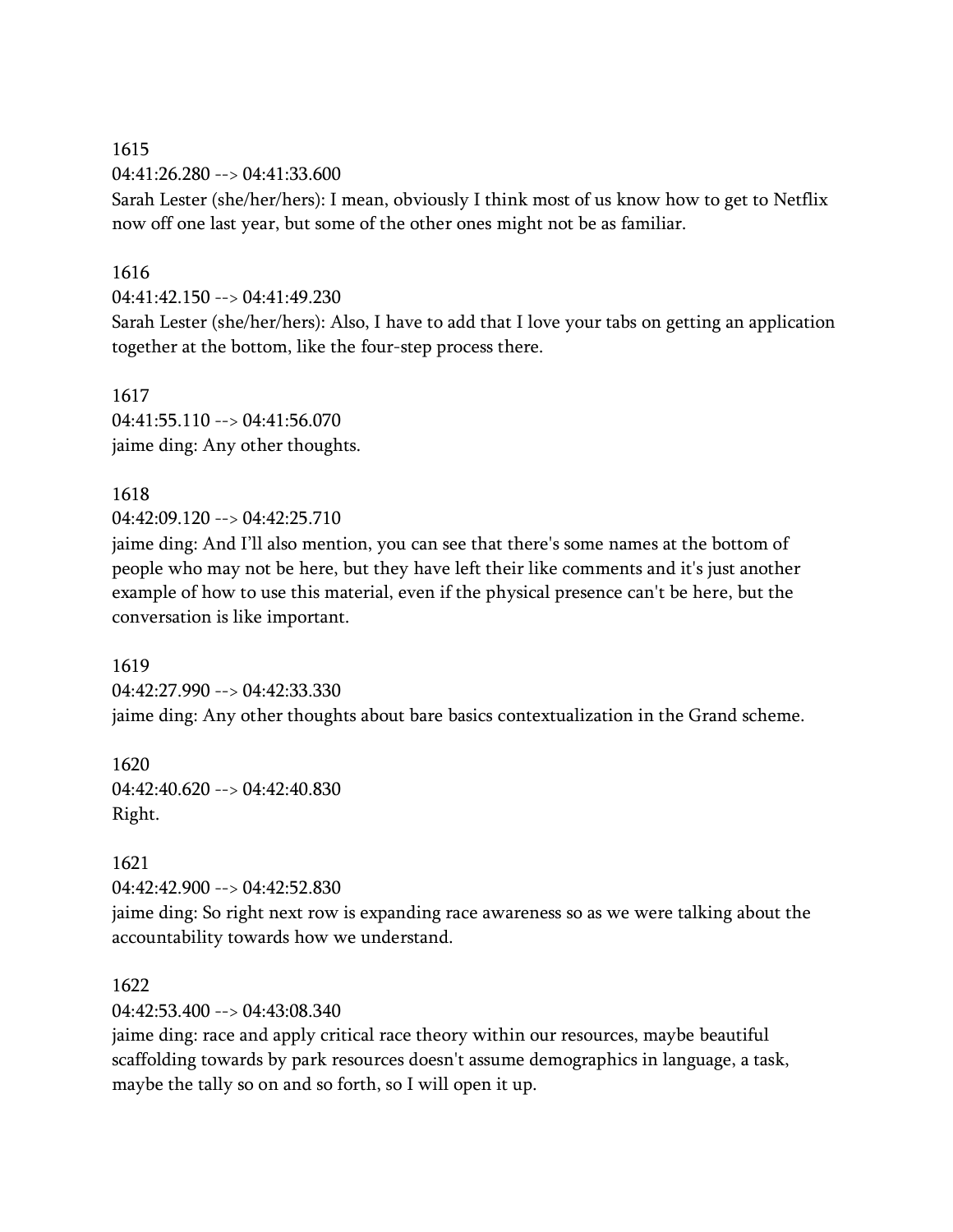1623 04:43:31.620 --> 04:43:31.890 hey.

1624

04:43:32.910 --> 04:43:36.210

Sarah Lester (she/her/hers): Sorry I'm hopping back and forth between tabs it's getting a little dizzying over here.

#### 1625

 $04.43.37.260 -\ge 04.43.55.590$ 

Sarah Lester (she/her/hers): You know I really like how you've brought in this section on why is reality TV important and bringing in the context of all of these different sort of kind of reality TV, so you know it may not be the things that people immediately think of especially bringing in.

1626 04:43:57.000 --> 04:44:00.060 Sarah Lester (she/her/hers): Indian matchmaking and some of the other.

1627 04:44:02.340 --> 04:44:02.880 Sarah Lester (she/her/hers): You know.

## 1628

04:44:03.930 --> 04:44:16.170

Sarah Lester (she/her/hers): pieces of these different shows you know about the online persona and things like that, I think that gives a really interesting context to the subject, rather than just pointing people to resources.

## 1629

 $04:44:26.550 \rightarrow 04:44:32.340$ 

Russ White: And on the left in the Navigation of the page there's these two phrases that I think start to.

## 1630

04:44:32.970 --> 04:44:42.600

Russ White: users to the underlying concepts about like the frame or the lens that this going to use this so a question these realities and then also seeing recognizing base and exposure both.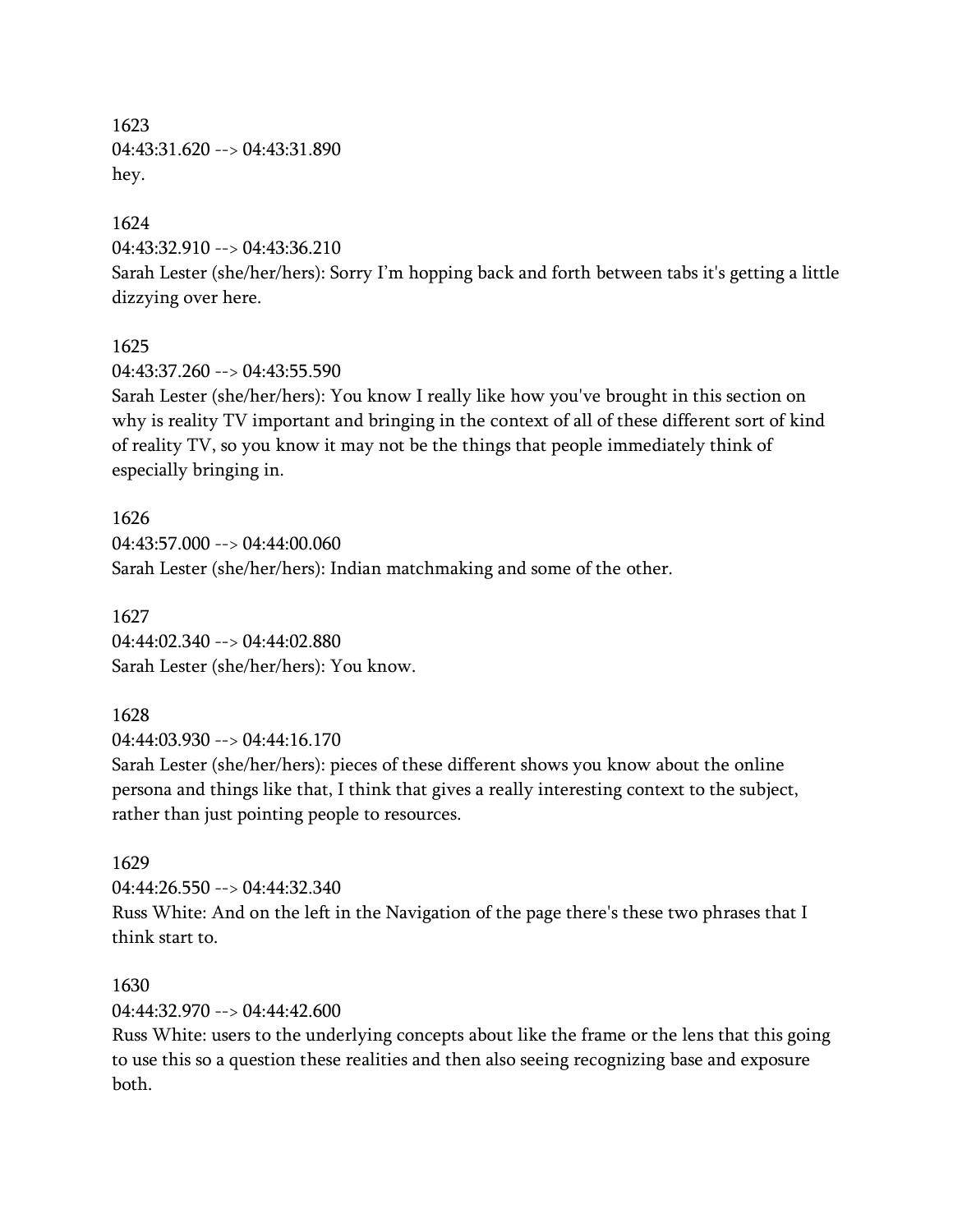1631 04:44:43.050 --> 04:44:54.000

Russ White: You know nearby and hope readers to explore that a little bit fruit inside like just how as straightforward as the layout is it can still be effective hearing those nearby.

1632

04:44:56.880 --> 04:45:04.200

Dana Ospina: yeah I agree, I think the emphasis on critique is really helpful here, because it would be so easy to just present this information.

1633

 $04:45:04.560 \rightarrow 04:45:15.240$ 

Dana Ospina: and walk you know walk away, and I think that you really foreground the idea of critiquing this in the same breath as you're you know, providing reference and context for it, and I think that's really helpful.

1634 04:45:19.980 --> 04:45:21.120 jaime ding: Is a very nice review.

1635 04:45:24.000 --> 04:45:25.470 Sarah Lester (she/her/hers): Did you want us to not be nice.

1636

04:45:27.240 --> 04:45:36.930

Sarah Lester (she/her/hers): Just kidding I will say that I did notice that, on your questioning page the books have something wonky has gone on with the formatting there.

1637 04:45:37.290 --> 04:45:38.040 Sarah Lester (she/her/hers): As far as.

1638

 $04.45.39.090 -\frac{1}{2}04.45.46.920$ 

Sarah Lester (she/her/hers): yeah they're kind of all over the place, but that also is unsurprising given some of the constraints of inserting this content.

1639 04:45:50.670 --> 04:45:53.280 Sarah Lester (she/her/hers): It is, however, a really great list of books so.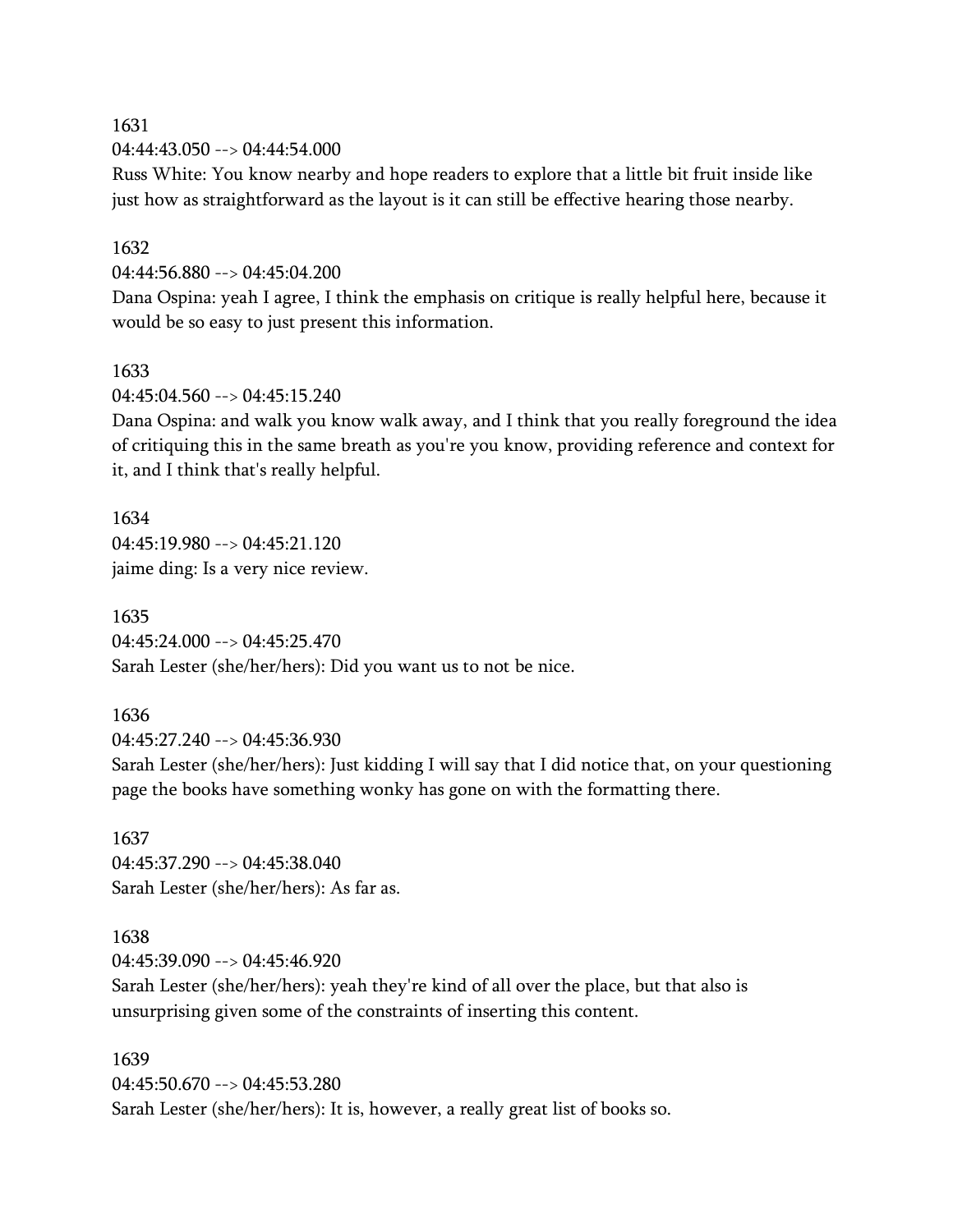1640 04:45:57.990 --> 04:46:03.330

Dana Ospina: I think one of the reasons why the route this review is so nice Jamie is you have modeled sort of.

## 1641

04:46:03.810 --> 04:46:21.900

Dana Ospina: ways in which people can think about providing resources and being really intentional and the resources that they select, so I do think that this it serves as a good opportunity to show that side of consideration around creating a lab guide so that might be why we're so nice.

# 1642

04:46:23.940 --> 04:46:34.380

Mercedes Rutherford-Patten: Looking at it, for, so you your coworker I recite Sarah I wanted to add to that, I think it might be slightly out of the specific sub topic we're on now, but.

# 1643

04:46:34.860 --> 04:46:40.200

Mercedes Rutherford-Patten: Maybe you could add some like more description, to the books and articles section just to give like.

## 1644

04:46:40.650 --> 04:46:48.990

Mercedes Rutherford-Patten: A brief intro about what those books are about and maybe why you chose to list them here just give some more context to the reader.

## 1645

04:46:49.710 --> 04:47:12.180

Mercedes Rutherford-Patten: And I'm also jumping ahead again I'm on the first page in the how to use this LibGuide I'm not sure if the read on pink text is accessible, at least for me it was hard to read so possibly something to reconsider but very fun LibGuide thanks for being here today.

# 1646

04:47:12.870 --> 04:47:17.880

jaime ding: Thank you for being here today Mercedes has been integral part of this work as well, I just didn't know she was coming.

## 1647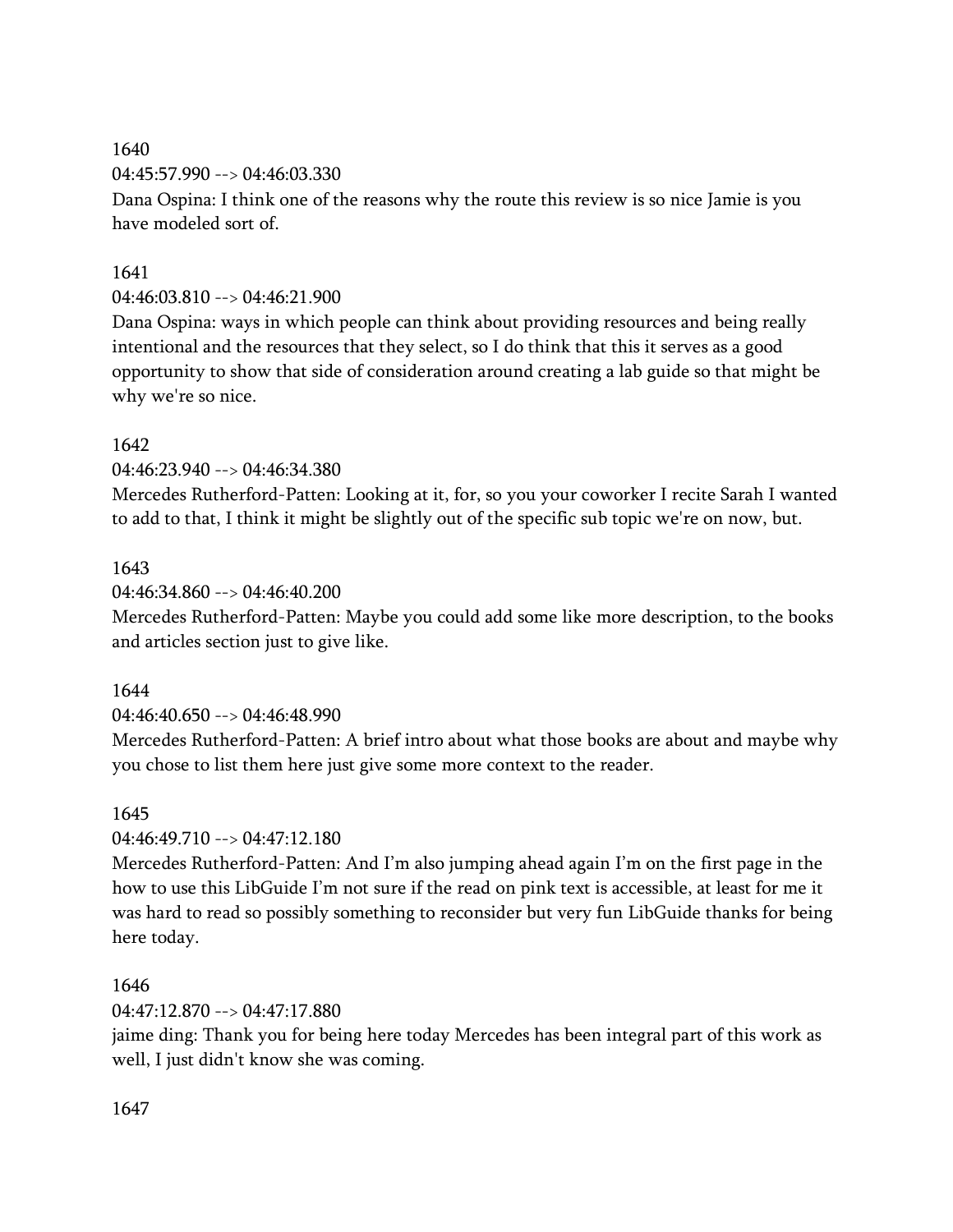## 04:47:23.910 --> 04:47:37.530

jaime ding: I see a comment in the chat Richard says there's lots and lots of scholarship about American pop culture that seems to be missing here, even if there's a only a few works only sorry a few links out to the work of major scholars like Stephanie Kuhn.

## 1648

04:47:38.580 --> 04:47:43.050

jaime ding: It would be helpful, a broader context within popular culture perfect Thank you so much.

#### 1649

04:48:08.370 --> 04:48:14.490

Mercedes Rutherford-Patten: And I had another thought on the books and articles section and maybe that could be like.

#### 1650

04:48:15.630 --> 04:48:19.950 Mercedes Rutherford-Patten: Correct me if I'm wrong, but I think our live guys have the option to be like the scrolling.

## 1651

04:48:21.630 --> 04:48:26.220 Mercedes Rutherford-Patten: what's that okay it's like you can like click through.

## 1652

04:48:27.600 --> 04:48:29.460 Sarah Lester (she/her/hers): The link the IRA gallery.

#### 1653

04:48:29.520 --> 04:48:40.320

Mercedes Rutherford-Patten: Yes, thank you I'm just for some context, I have only created like a couple of the guys in my life so I'm not an expert by any means, but I do remember seeing that and that might be.

#### 1654

04:48:41.190 --> 04:48:49.770

Mercedes Rutherford-Patten: A helpful way to present the contacts, although or content, although I think you know, having it this way is fine, too, as long as you fix the structure, a little bit like Sarah suggested.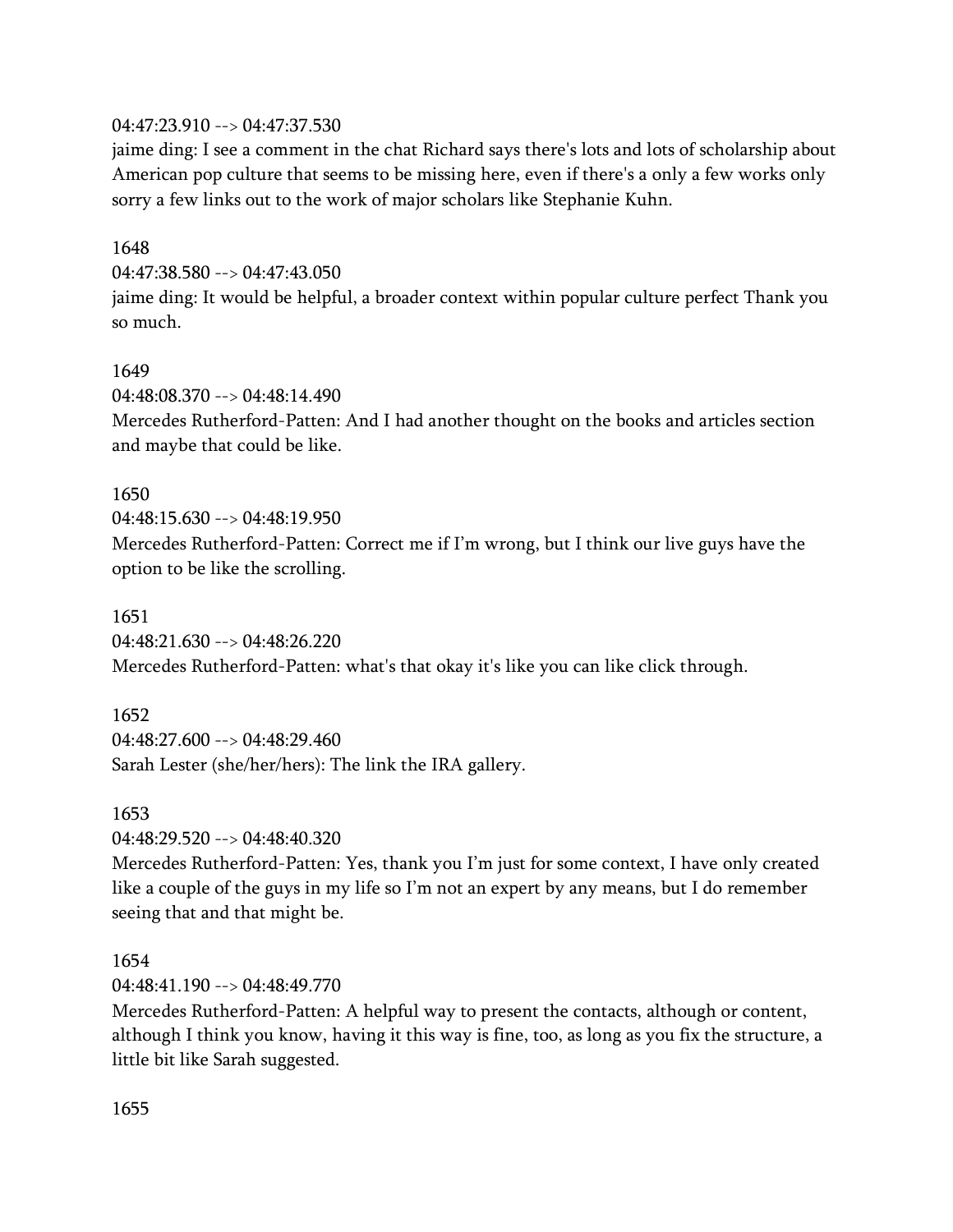#### 04:48:58.770 --> 04:49:12.630

Sarah Lester (she/her/hers): I think you know, one of the things I wanted to comment on to is mostly just to draw attention to it is your scholar representation by race which is on the questioning we know it's on both tabs right.

#### 1656

 $04:49:14.190 \rightarrow 04:49:16.620$ Sarah Lester (she/her/hers): Questioning these realities tab is that.

#### 1657

 $04.49.17.640 -\ge 04.49.25.140$ 

Sarah Lester (she/her/hers): You know I think this is important to highlight that this is a big piece of some of the early part of this work, you know, the idea being that.

#### 1658

04:49:27.090 --> 04:49:37.800

Sarah Lester (she/her/hers): You know we're trying to highlight, you know, in a way, this is showing you know how the race racial representation is made up in this episode guide and I think.

#### 1659

04:49:38.790 --> 04:49:47.100

Sarah Lester (she/her/hers): it's an important thing to call out, and I think you know I appreciate that you've done a better job than i've done so far, finding a nice blend of scholars.

#### 1660

 $04:49:47.640 \rightarrow 04:49:57.510$ 

Sarah Lester (she/her/hers): Probably have better knowledge of these things, but you know I think this is something that we use to help hold ourselves accountable to recognizing when maybe we've created an entire guide.

#### 1661

04:49:57.930 --> 04:50:12.780

Sarah Lester (she/her/hers): And after going through the list of authors, we realized that all of them are white so it's a way for us to kind of keep ourselves accountable, but also, I think it's interesting to demonstrate to people to the scope of the racial balance that's provided in the content to.

# 1662 04:50:17.190 --> 04:50:19.230 Sarah Lester (she/her/hers): That wasn't a critique those really long comment.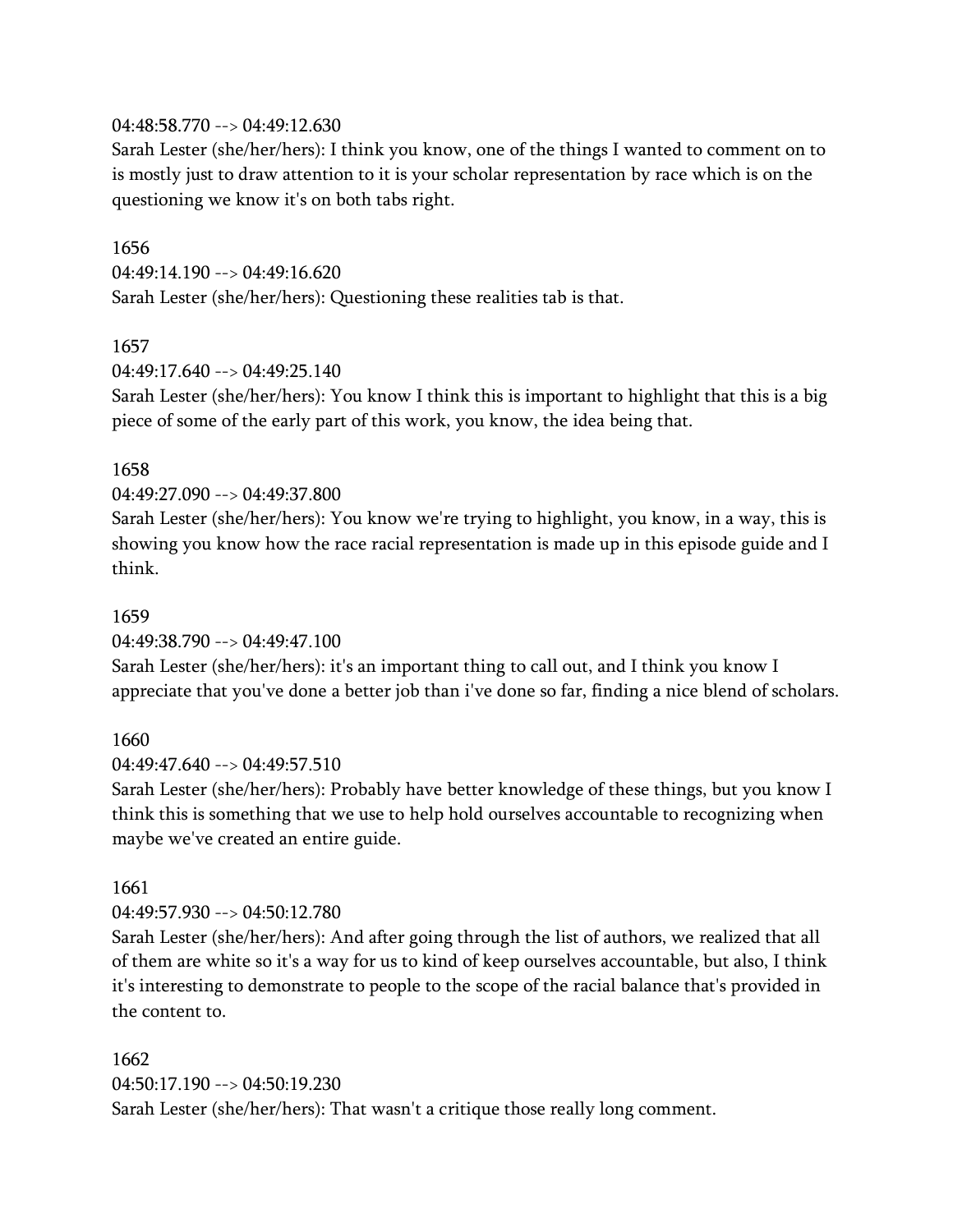1663 04:50:20.940 --> 04:50:22.500 jaime ding: I'm Emily.

1664 04:50:23.880 --> 04:50:42.900

Emily Chan: hi Thank you I'm just more of a comment about this process, this is the first time I've seen this in action and I've heard about it, and this is really kind of fascinating so I appreciate the fact that all of you are open to having us kind of view this in real time.

## 1665

04:50:44.760 --> 04:50:55.620

Emily Chan: I guess, I have some more like structural questions, but do you anticipate it do you anticipate annotating all of the lip guys to undergo this type of review process.

# 1666

04:50:55.890 --> 04:51:09.630

Emily Chan: And how do you think that could be integrated or applied when Librarians look to other LibGuides for inspiration when they are developing their own because that's what I tend to do right I look at others LibGuides and.

## 1667

04:51:10.770 --> 04:51:21.660

Emily Chan: What I'm what I'm really understanding through this process is that we are reconstructing reinforcing any existing paradigms through that type of.

## 1668

04:51:23.310 --> 04:51:30.150

Emily Chan: Without that kind of critical element that you guys are all kind of undergoing right now So could you speak to that a little bit.

## 1669

04:51:31.650 --> 04:51:38.370 jaime ding: yeah, um yes, I'm definitely opening up for combos and question.

## 1670

04:51:39.960 --> 04:51:53.370

jaime ding: In terms of so when you say annotate do you mean like marking it somehow or like stamping it publicly to show that it's right, yes, so we've talked about this um and we are not sure.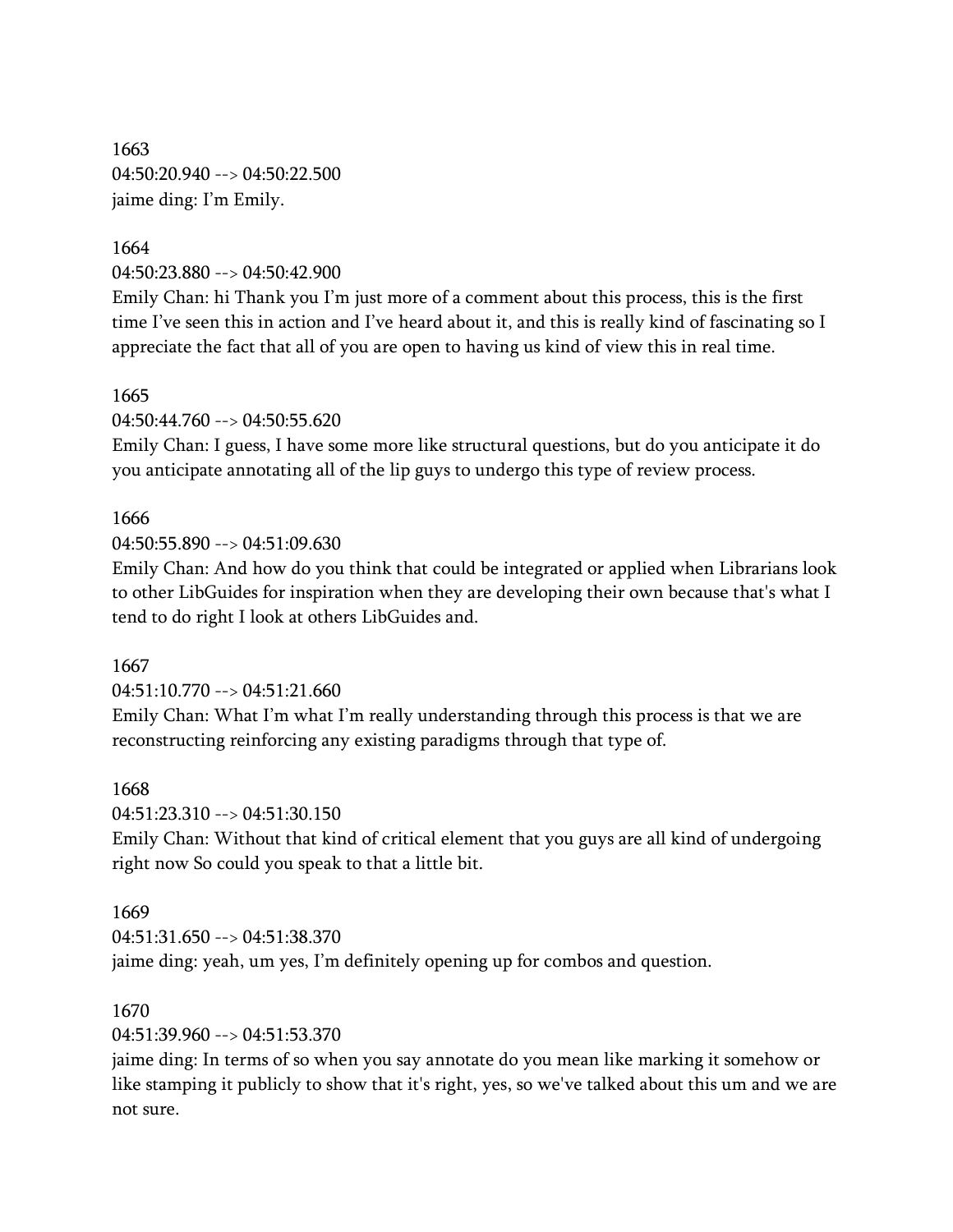04:51:54.630 --> 04:52:03.240

jaime ding: it's not a finished process and it's not you know it's not ever going to be like a permanent cemented process I think it's really like.

## 1672

04:52:03.870 --> 04:52:15.330

jaime ding: flexible and adaptable and every institution that's kind of gone through their own local things has used this rubric and change it to meet their own needs, because this is just one that we've determined that it helps Cal Poly.

#### 1673

04:52:15.720 --> 04:52:24.180

jaime ding: Dominguez hills, for example, has changed there's they're very good about accessibility and so you know, maybe it's not as important that.

## 1674

 $04:52:24.990 \rightarrow 04:52:34.170$ 

jaime ding: accessibility is in the rubric as it is for us as Mercedes kind of pointed out and as we would like talk about continuously like there are a lot of accessibility things that we still have to work on our LibGuides.

#### 1675

04:52:35.280 --> 04:52:46.170

jaime ding: thing is this structure isn't is also and also like anyone can jump in but the structure isn't all like very it's not supposed to be.

## 1676

04:52:47.700 --> 04:53:07.170

jaime ding: A governance in a way, so to like stamp of approval, then would also have to require like a follow up of did you make all of the changes and like which changes, did you incorporate and when did you make all of these changes and we just like haven't done that.

## 1677

04:53:08.580 --> 04:53:16.830

jaime ding: So, we have thought about there has been idea like a stamp or a little icon or a little like this is listed, but I has been reviewed by matt.

1678 04:53:17.760 --> 04:53:32.790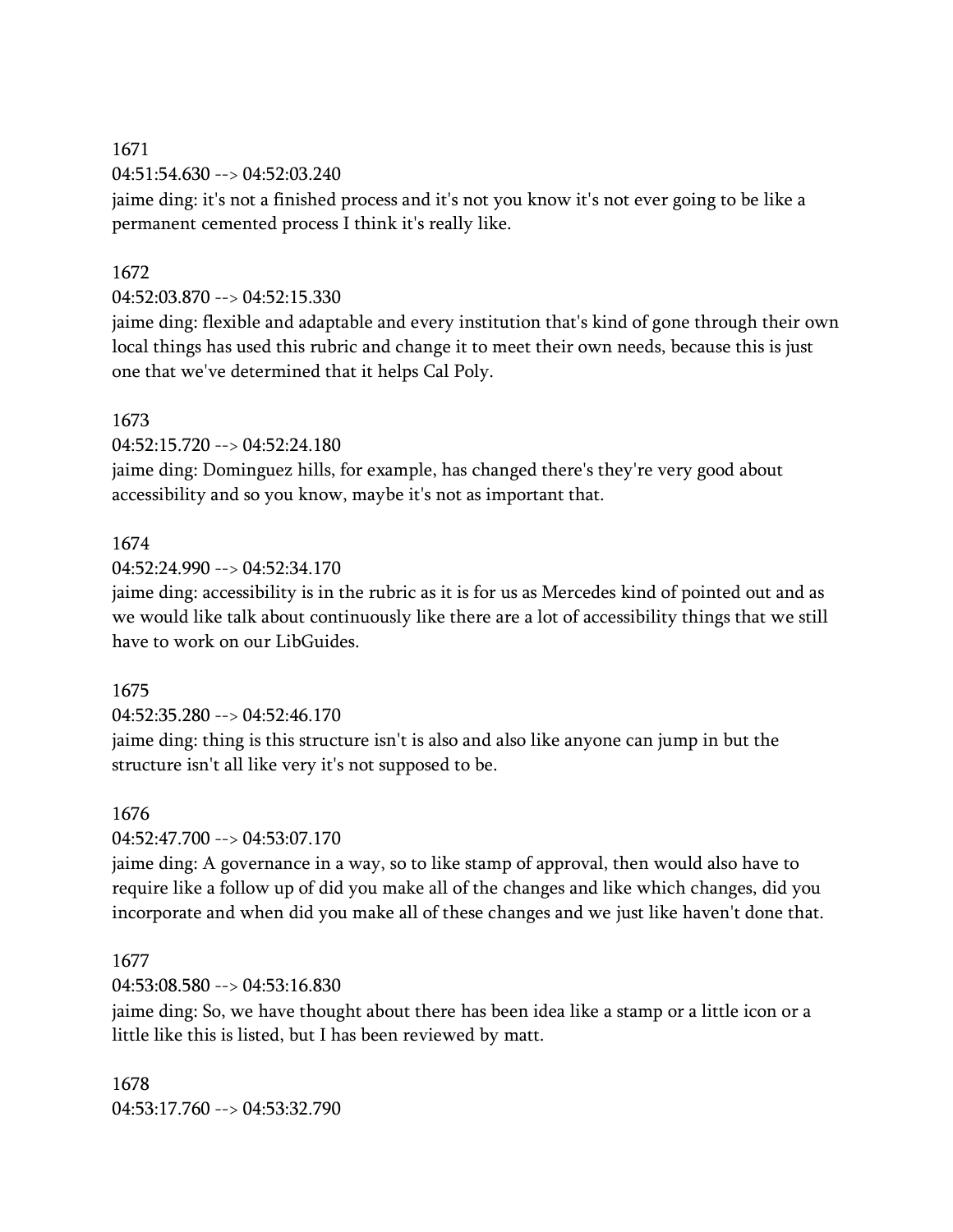jaime ding: But because it's not It really is about like the conversations and like how we're thinking about the work that we do it's not we haven't at Cal Poly slo haven't quite determine whether or not, or how we should.

1679 04:53:34.260 --> 04:53:37.320 jaime ding: Like broadcast that we were doing this work.

1680 04:53:39.810 --> 04:53:46.650

jaime ding: because sometimes you know we have these sessions, and then you change, like the few links, but then you don't have time within the year to like.

1681 04:53:47.820 --> 04:53:50.190 jaime ding: You know fix your representation or.

1682  $04:53:51.990 \rightarrow 04:53:55.290$ jaime ding: change your whole like template or anything like that.

1683 04:53:56.760 --> 04:54:00.360 jaime ding: And it's not going to be my job or anyone's job to like.

1684 04:54:03.900 --> 04:54:05.220 jaime ding: I don't know right yeah.

1685 04:54:06.060 --> 04:54:23.370

Sarah Lester (she/her/hers): As to say, I think I think we've part of I think the best way to sort of think of this is that this is something that we all started together without any sort of high level like buy in or plan or.

1686

04:54:25.170 --> 04:54:34.320

Sarah Lester (she/her/hers): You know sort of big picture concept, it really was about doing this exploration and you know I've had several of my guides reviewed.

1687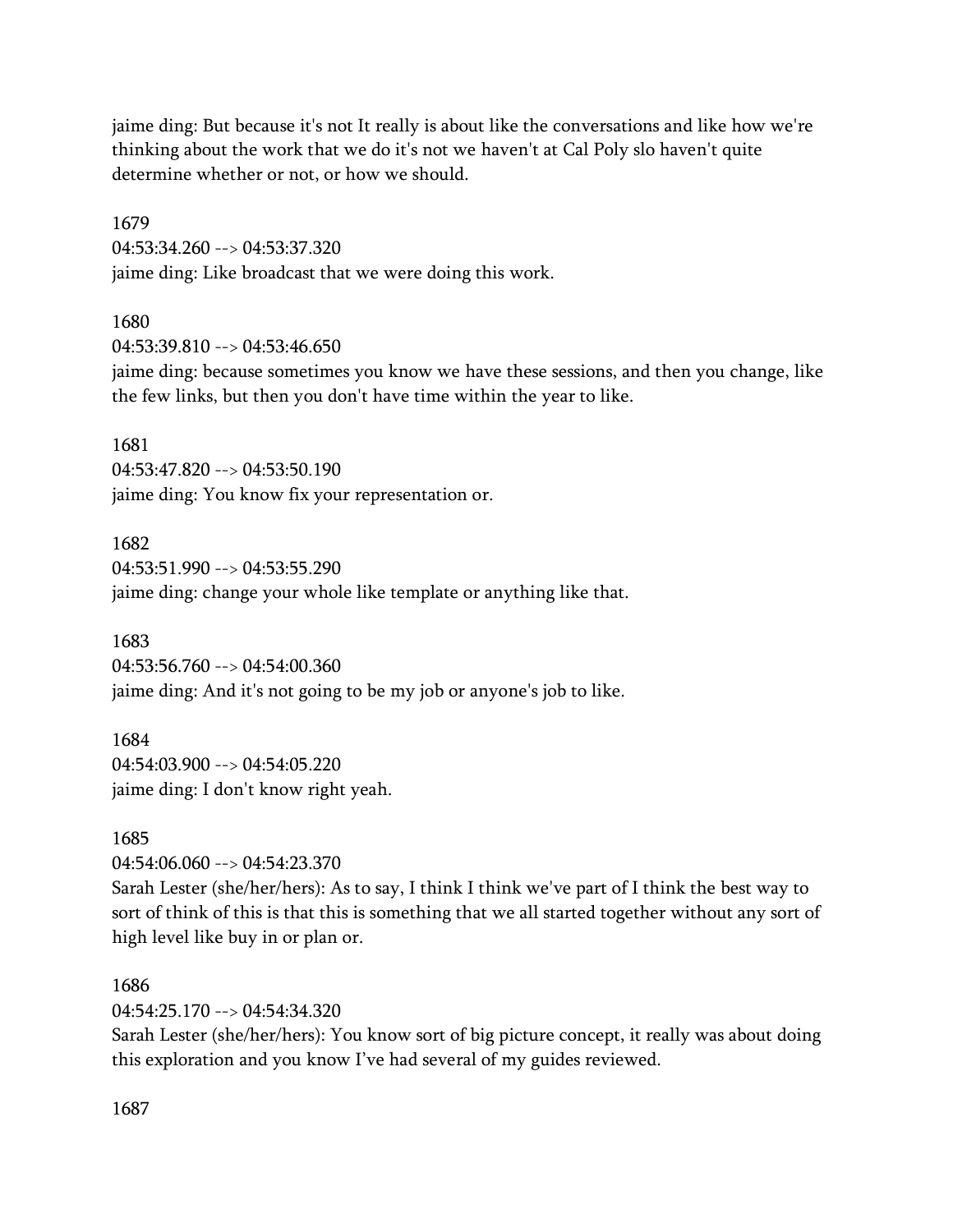## 04:54:34.710 --> 04:54:40.860

Sarah Lester (she/her/hers): I have not fixed all of them I'm slowly but surely starting to pick those things up, but I think.

## 1688

04:54:41.490 --> 04:54:46.080

Sarah Lester (she/her/hers): A lot of this is less about putting a stamp on things and more about thinking.

## 1689

 $04.54.46.320 -\ge 04.54.56.550$ 

Sarah Lester (she/her/hers): Like critically about like, how can we make this better and even if we don't change everything sometimes having that conversation is so valuable in terms of highlighting things that like.

## 1690

04:54:56.940 --> 04:55:03.210

Sarah Lester (she/her/hers): I've had people mentioned things that like I've never thought of putting on my guides that would actually be super useful for me.

## 1691

04:55:03.510 --> 04:55:15.480

Sarah Lester (she/her/hers): So, you know, in many ways it's less about this sort of you know, all our guides meet this this criteria that we've established and everyone is in compliance like we're not going for compliance we're going for participation.

1692  $04:55:15.930 \rightarrow 04:55:21.510$ Sarah Lester (she/her/hers): And growth and opportunity at least that's my perception of all this.

1693 04:55:28.230 --> 04:55:28.500 Russ White: And I.

## 1694

04:55:28.620 --> 04:55:38.820

Russ White: should add more comment just related to the process and it was relating to additional projects that Jimmy others have worked on, with some students, using the hypothesis.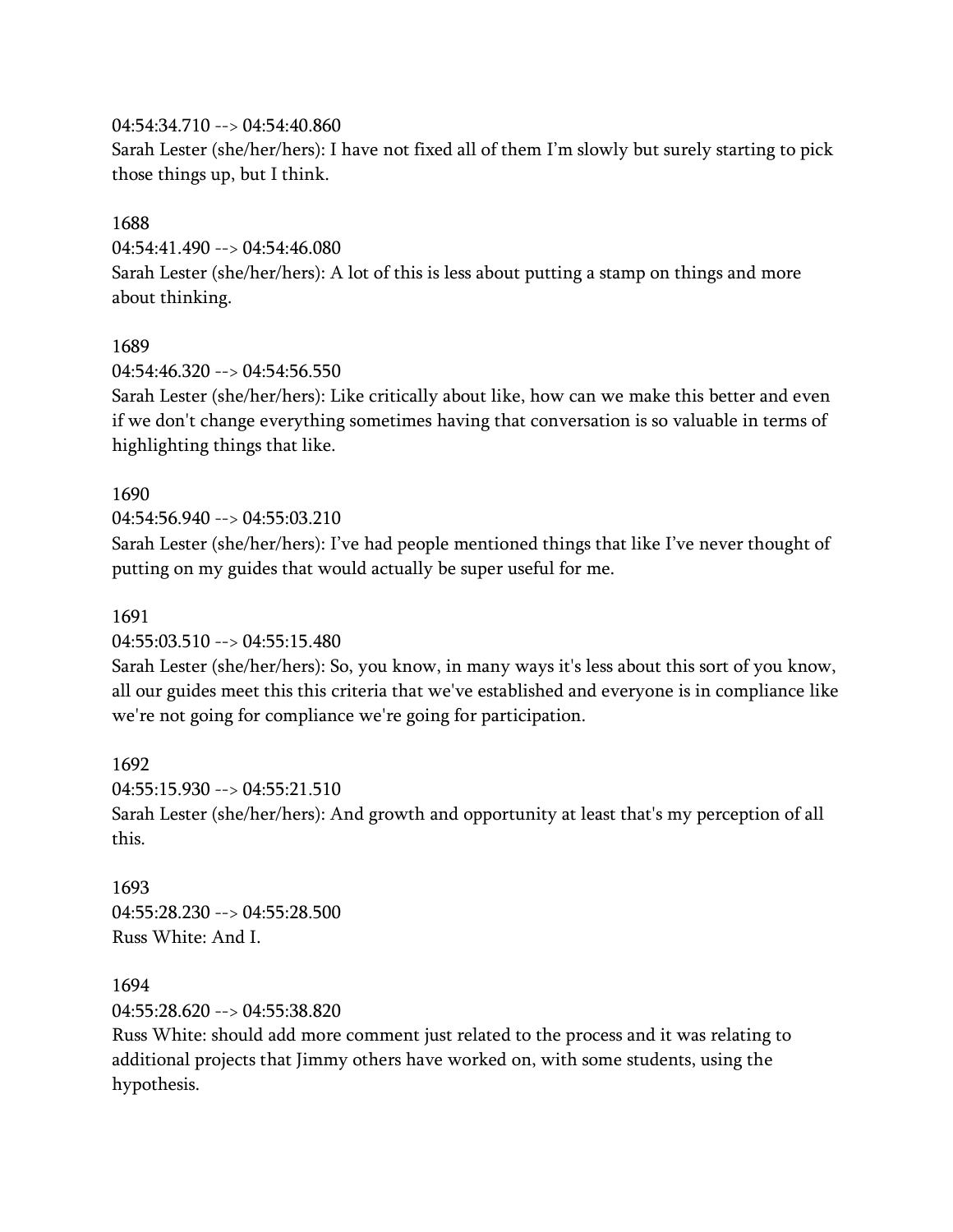04:55:39.540 --> 04:55:46.770

Russ White: Extension browser extension and finding ways of capturing annotation to be like an overlay on to a web page as a way of.

#### 1696

04:55:47.640 --> 04:55:56.400

Russ White: Providing review and comments to digital publications, and so we kind of had this idea floating around like how to continue to help capture the.

#### 1697

 $04:55:56.970 \rightarrow 04:56:01.650$ 

Russ White: richness of the discussion, and we have the rubric is serve that purpose, for the most part of capturing.

#### 1698

04:56:02.100 --> 04:56:10.380

Russ White: The statements and lots you know in one place, you can go back and revisit after the session and there's this other element of how to.

#### 1699

04:56:11.280 --> 04:56:21.750

Russ White: Look at some of those annotations on the page and so that's kind of work to be continued, I think of possibilities here of showing either before and after showing changes.

#### 1700

04:56:22.050 --> 04:56:33.180

Russ White: And then basically wanting to keep all that the richness of the discussions we've been like the true Center of this and that and it continues and how we're able to keep learning as we go.

1701 04:56:37.770 --> 04:56:41.250 Emily Chan: that's terrific Thank you so much sorry I hope I didn't like.

1702 04:56:41.490 --> 04:56:43.590 Emily Chan: Stop you all from reviewing.

1703  $04:56:44.460 \rightarrow 04:56:46.950$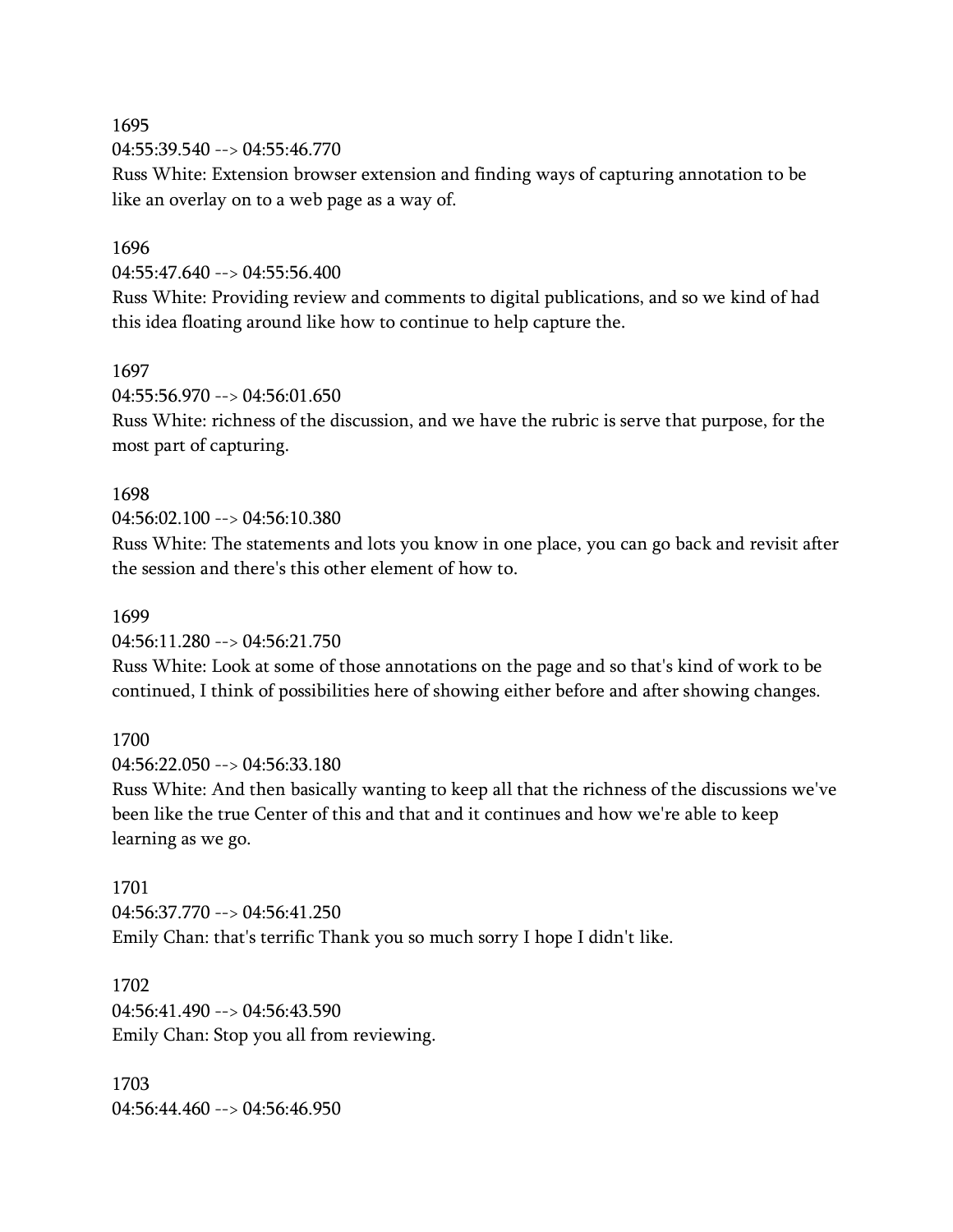Emily Chan: and go towards these other questions.

1704

04:56:48.060 --> 04:56:58.140

Emily Chan: But I, I have to say that, knowing that this kind of grew out of poly publishing and the perspective of what it means.

## 1705

04:56:59.370 --> 04:57:02.340

Emily Chan: To digitally published now right, I think.

## 1706

04:57:04.260 --> 04:57:19.620

Emily Chan: What whether we acknowledge it or not, LibGuides those are published guides and all of us are content creators via the LibGuides platform and so with that we should really be mindful and.

## 1707

04:57:21.150 --> 04:57:28.170

Emily Chan: Much more much more inclusive right and in how we address all of our audiences, thank you very much.

## 1708

#### 04:57:29.040 --> 04:57:38.760

Adriana Poo: Jamie, this is a man, I just have to say, because I feel like you've been wanting somebody to country critique you're getting an application together and nobody has mentioned.

#### 1709

04:57:39.360 --> 04:57:47.520

Adriana Poo: Like you know, saying that you need to be a certain way, like hot for TV and then you portray a female sex symbol blonde.

## 1710

04:57:48.000 --> 04:57:57.660

Adriana Poo: You know why light skins I just feel like I think that's what you wanted people to critique you on and nobody mentioned a and you're like you guys are being too Nice, so I.

1711 04:57:57.660 --> 04:58:07.080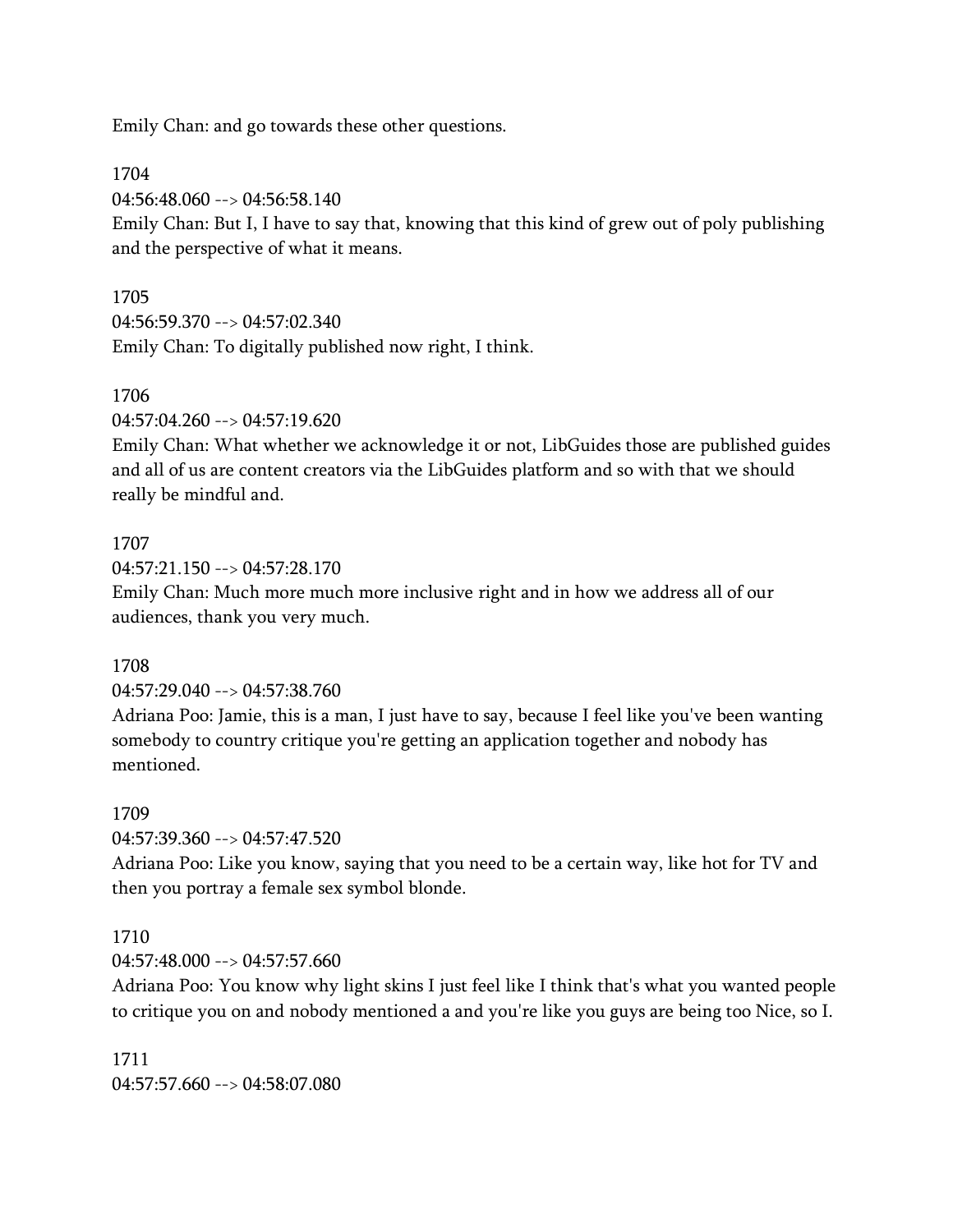Adriana Poo: will say that whole section, you know, especially with I think even just adding YouTube like Ryan's toys reveal like an Asian.

1712

04:58:07.440 --> 04:58:14.400

Adriana Poo: You know, child it's you don't have to be a certain way, you know or fit a certain mold I feel like you know YouTube has really shown.

1713

04:58:15.270 --> 04:58:29.250

Adriana Poo: Like so many kids want to become youtubers but because they see themselves rather than you know TV shows just a certain type of person and so it's really open the way and you don't have to look a certain way anymore.

1714 04:58:30.990 --> 04:58:31.500 jaime ding: Thank you.

1715 04:58:33.960 --> 04:58:35.970 jaime ding: I oh sorry Mercedes go ahead.

1716

04:58:36.180 --> 04:58:41.460

Mercedes Rutherford-Patten: No you're good I'm actually so appreciative Adriana, I hope, that's how you pronounce your name I'm.

1717

04:58:41.790 --> 04:58:50.430

Mercedes Rutherford-Patten: Correct me if I'm wrong but that you bring that up because I was looking at that image, but I wasn't looking at it for that aspect I was looking at it, because it's blurry and I couldn't see but it says so.

#### 1718

 $04.58.50$  730 -->  $04.59.00$  000

Mercedes Rutherford-Patten: For me right there that just illustrates such a learning point of like my blind sides that having these conversations like bring awareness to that and, like.

1719 04:59:00.570 --> 04:59:12.930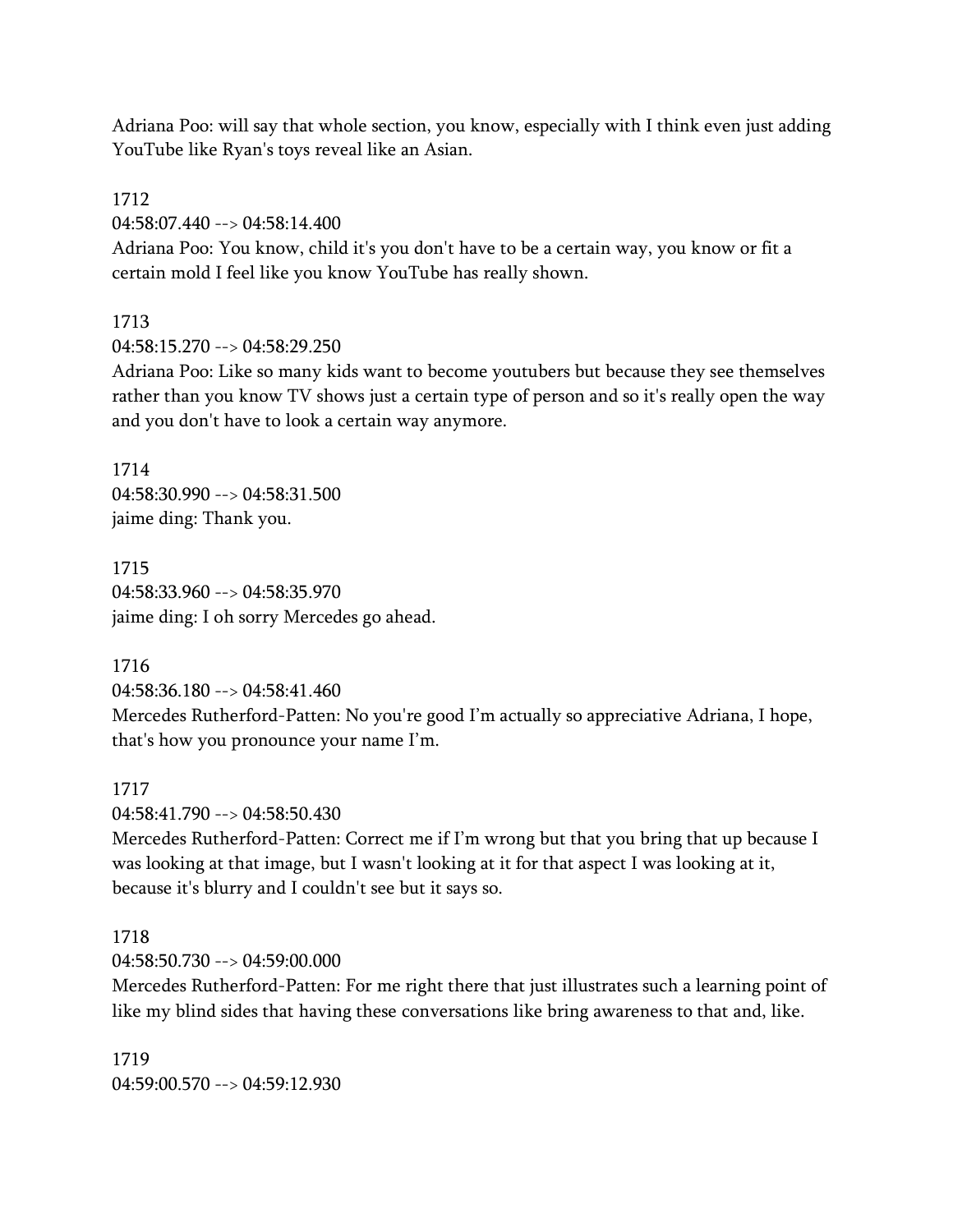Mercedes Rutherford-Patten: You know it's just I have to be vulnerable to like say that, like, I feel stupid, right now, but it that's how I learned so I appreciate that you pointed that out for me to be aware, I guess, so yeah sorry go ahead.

1720 04:59:13.710 --> 04:59:19.200

jaime ding: No, I just wanted to mention that, like generally, we would go through each line.

#### 1721

04:59:20.700 --> 04:59:26.700

jaime ding: row by row just kind of talking through it as we've talked through the first two lines and some of them bring up pretty.

#### 1722

04:59:27.150 --> 04:59:39.990

jaime ding: Important I think topics in terms of information design accessibility, how we can share ideas about accessibility on content quality context, something that we talked about a lot is like whose words we use when we.

#### 1723

04:59:41.460 --> 05:00:00.630

jaime ding: describe databases, for example, some of us have the tendency of copying pasting whatever the database gives us and how do we at least acknowledge that and then librarian positionality and what goes into, for example, a bio, but I do know that we're running out of time, and we are.

1724 05:00:02.340 --> 05:00:06.120 jaime ding: You know, two o'clock on a Friday, but.

#### 1725

05:00:07.350 --> 05:00:16.740

jaime ding: I did want to at least drop a couple of links for those who are still around and are interested, the lip guy that's linked to has a list of all of the.

#### 1726

05:00:18.300 --> 05:00:35.070

jaime ding: All of the review sessions that have happened in Cal Poly we have had CSU sessions, but those little guides are not available, but the CSU rubric is a little bit different than the Cal Poly rulebook like I said, each one has kind of adjusted to each.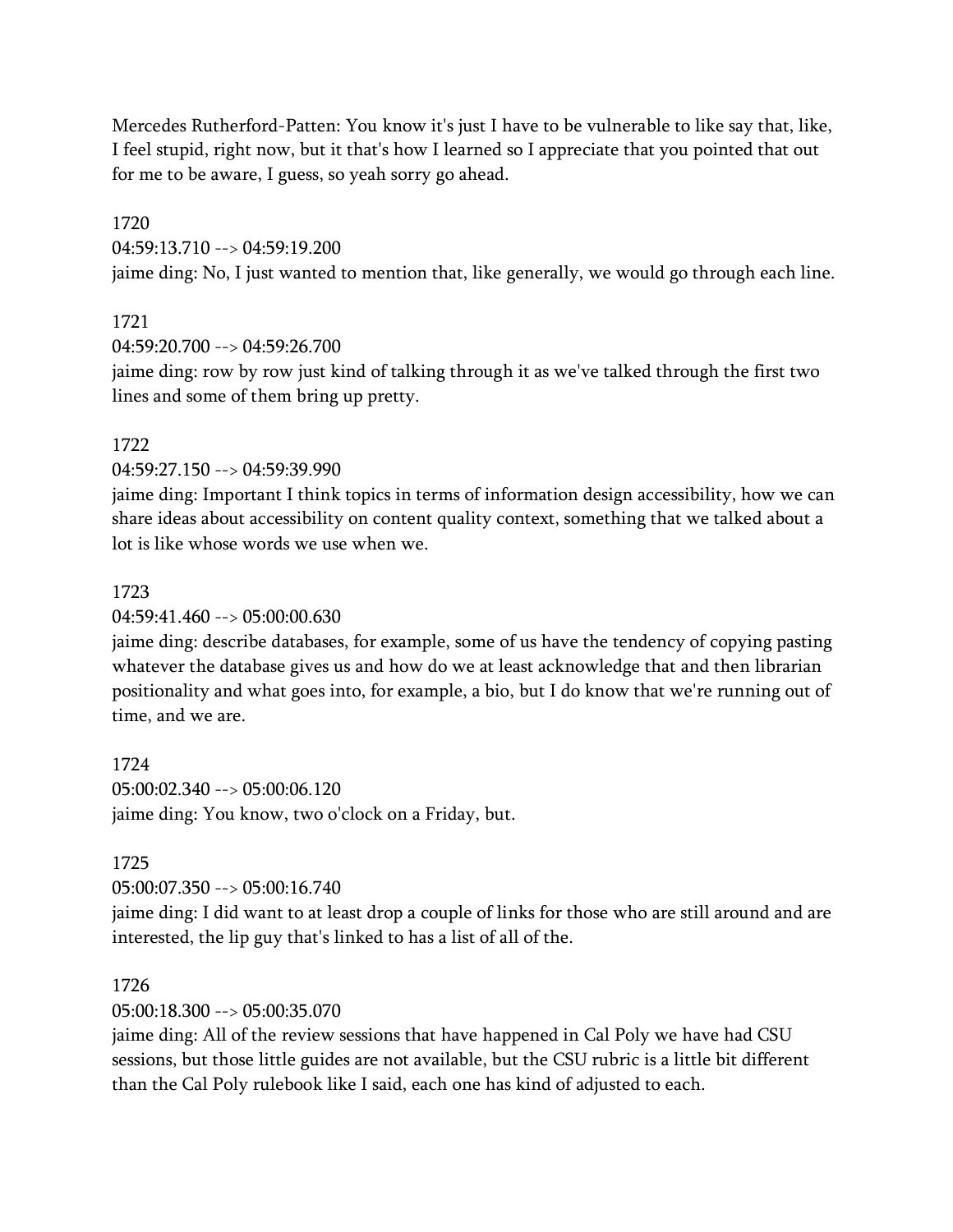1727 05:00:37.110 --> 05:00:49.800

jaime ding: institution and then we've developed a LORDS toolkit for the whole project to get it started at any institution that kind of has frameworks questions all the resources that have been mentioned and.

## 1728

05:00:51.390 --> 05:00:59.670

jaime ding: kind of updates about what's happening throughout CSU's Poly Publishing the project that is kind of came out of and then might you know anyone has any questions.

#### 1729

05:01:01.590 --> 05:01:12.150

jaime ding: Thank you so much to Sarah and Russ and Dana and Mercedes, for being here and for participating as everyone for participating and listening, if there are other questions.

1730 05:01:13.200 --> 05:01:13.860 happy to hear.

1731 05:01:23.070 --> 05:01:24.000 jaime ding: Two or 115.

1732 05:01:24.240 --> 05:01:25.020 Nick Szydlowski: or until two.

1733 05:01:25.260 --> 05:01:25.800 jaime ding: Oh, my God.

1734 05:01:28.410 --> 05:01:30.180 Nick Szydlowski: People have questions I have a question.

1735 05:01:31.320 --> 05:01:31.980 Nick Szydlowski: yeah.

1736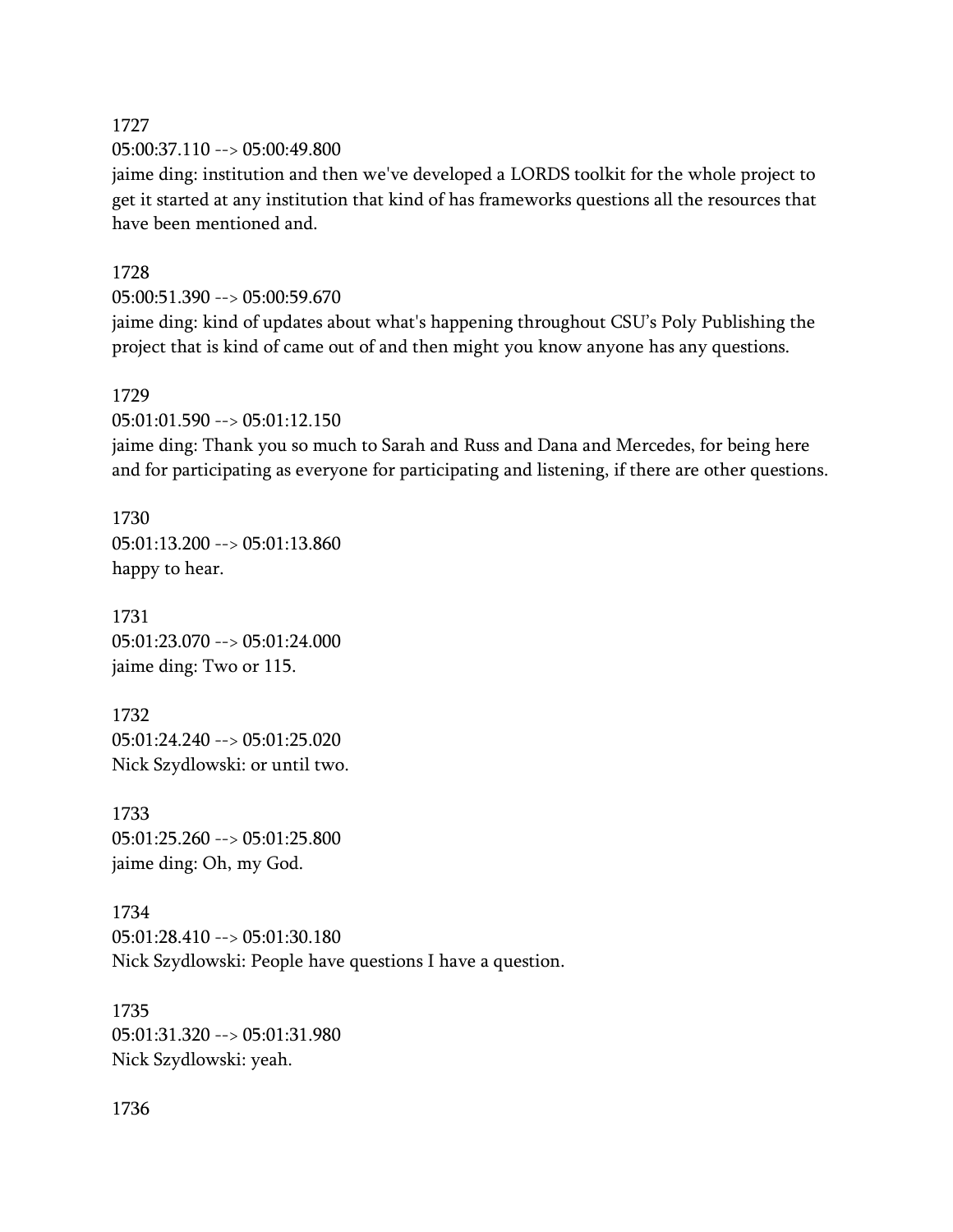05:01:33.750 --> 05:01:43.020

Nick Szydlowski: The I was wondering if you could talk about I just imagine having these kinds of conversations would have positive benefits in other areas in terms of.

1737 05:01:43.290 --> 05:01:51.480 Nick Szydlowski: Culture, at least within the people who are able to participate, I was wondering if you could, if that is has been your experience and if you could talk about that.

1738 05:01:56.940 --> 05:01:57.270 jaime ding: What do you.

1739 05:02:01.830 --> 05:02:02.970 jaime ding: Do you mean like.

1740 05:02:04.560 --> 05:02:07.560 Nick Szydlowski: I guess, I mean I feel like this seems like a.

1741 05:02:08.970 --> 05:02:10.260 Nick Szydlowski: Relatively.

1742 05:02:11.550 --> 05:02:26.400

Nick Szydlowski: Lower stakes way to introduce some of these topics that that sometimes people find very difficult to get started with in, especially in a work context and institutional context, I wonder if that's been part of the experience or.

1743 05:02:27.780 --> 05:02:28.080 Nick Szydlowski: yeah.

1744 05:02:29.700 --> 05:02:42.450

Nick Szydlowski: or yeah if you could, I guess, maybe have another way of asking us if you could talk about how this has been how this has been received, beyond the sessions and what the effect of this might have been beyond the sessions without you know.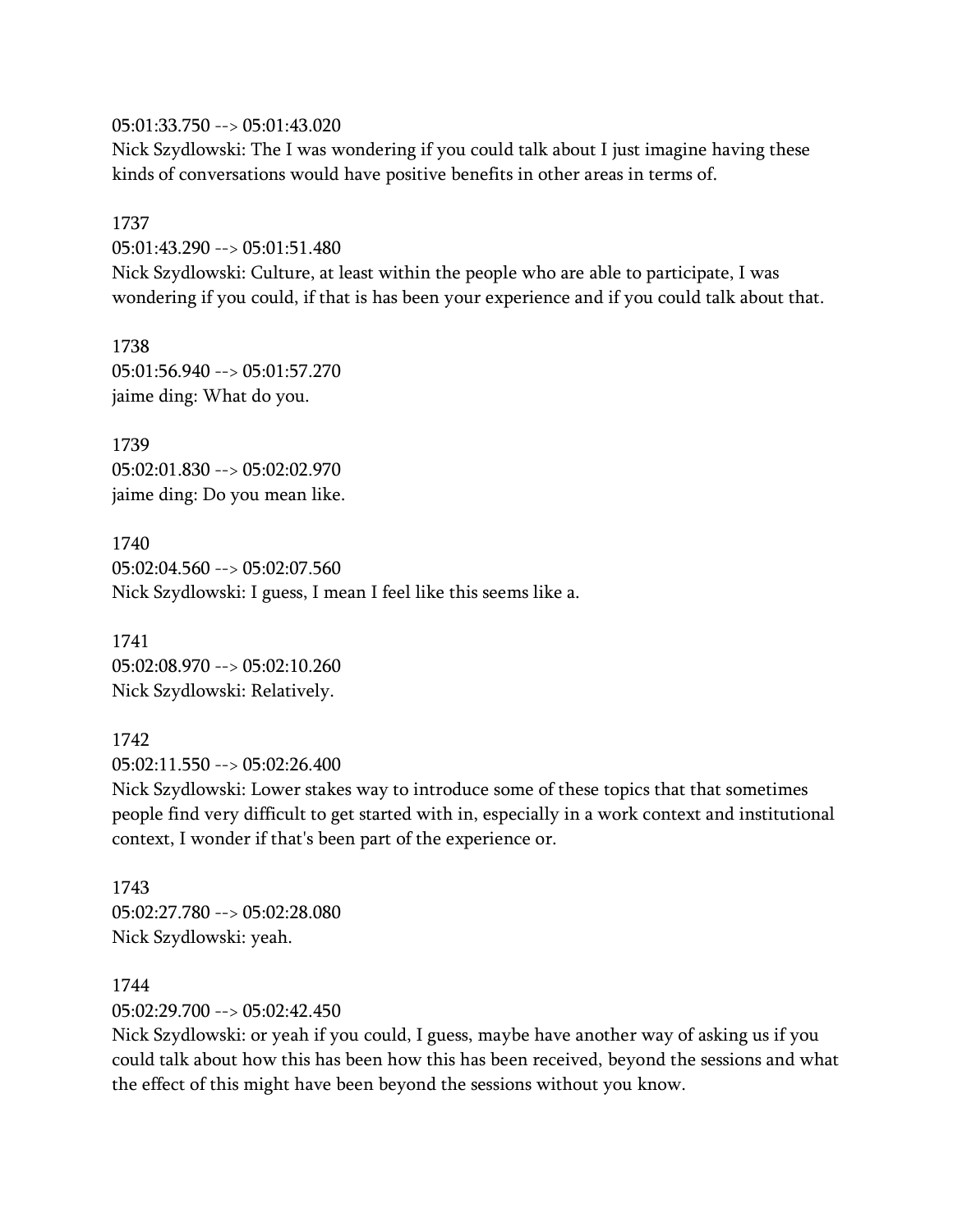1745 05:02:43.590 --> 05:02:44.310 Nick Szydlowski: asking you to.

1746 05:02:46.680 --> 05:02:48.660 Nick Szydlowski: Share any stories that you don't want to share.

1747 05:02:50.220 --> 05:02:50.730 jaime ding: Ross.

1748 05:02:52.020 --> 05:03:04.950

Russ White: I could, first, I could first speak to within the sessions and just shifting these conversations so on one hand, there might be like an all-library DEI workshop with an invited speaker and.

#### 1749

05:03:05.730 --> 05:03:14.850

Russ White: These are instructive and there's readings and we're able to conduct as a group, and then there were meetings like this, where it was a sometimes a smaller group.

#### 1750

05:03:15.570 --> 05:03:24.240

Russ White: But it was the work that's more immediate to our are like these are guys that we've created or we worked with at some point and it's small enough that we could take these on in a practical.

#### 1751

05:03:24.900 --> 05:03:36.240

Russ White: sense and it just moves in your instead of being really in the abstract it's kind of like here's what we have in front of us and how do we practically engage these really way the ideas into.

#### 1752

05:03:37.260 --> 05:03:44.130

Russ White: Decisions that we're going to make on our guides and so that was the big shift I think if we could have those it opens the door to a lot of discussions that are happening.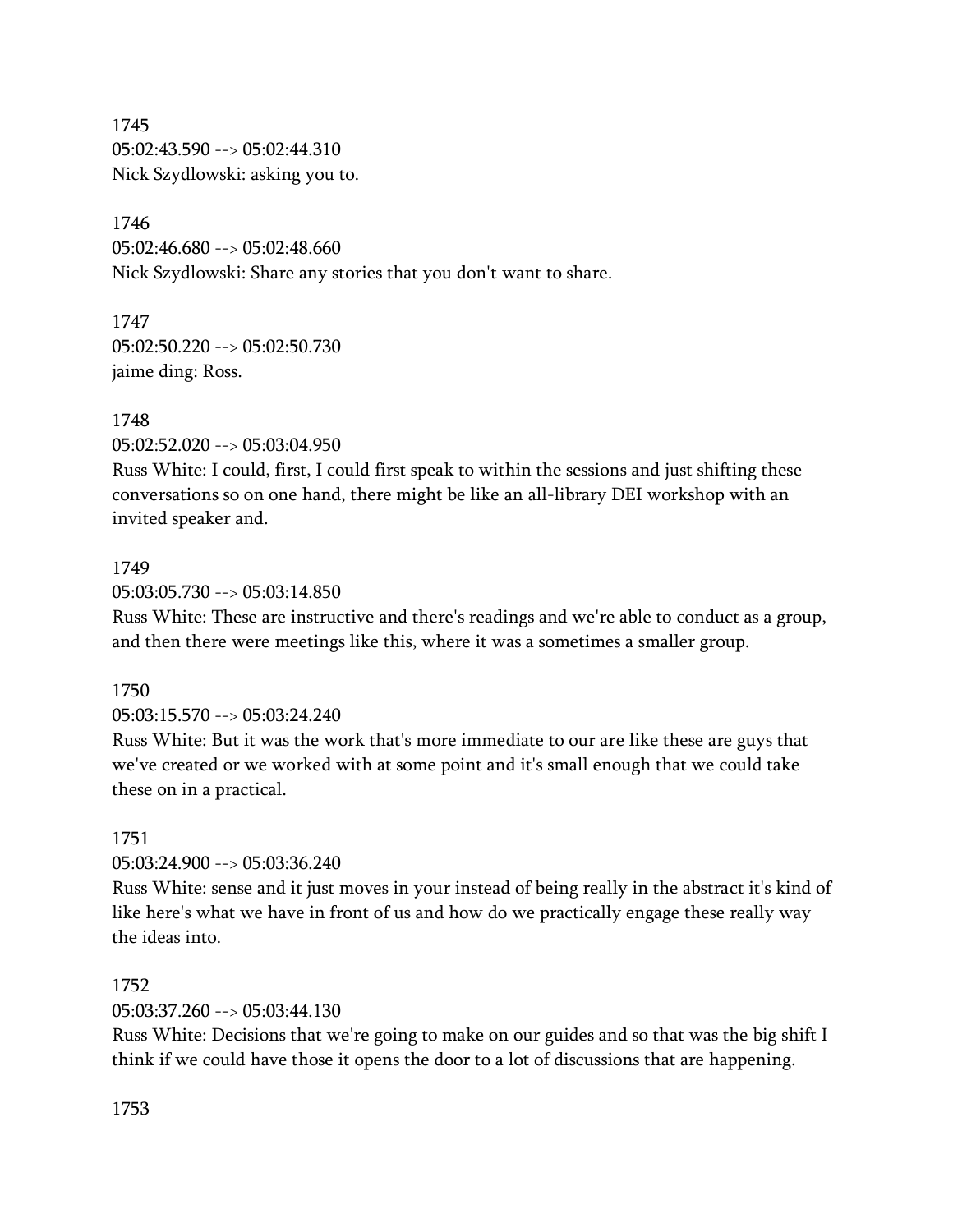05:03:44.610 --> 05:03:52.530

Russ White: In our own you know scope of making edits and then opening up this discussion so that was probably the biggest single shifts and.

1754 05:03:53.280 --> 05:04:04.020

Russ White: It really brought the group a lot further having you know spreading these out over multiple weeks of having meetings and different topics, but covering different areas within the libraries or our disciplines.

1755  $05:04:05.940 \rightarrow 05:04:08.610$ Russ White: So that's what I would say, was one of the benefits, but just.

1756 05:04:12.720 --> 05:04:13.770 jaime ding: Yes, I think.

1757 05:04:14.160 --> 05:04:15.300 jaime ding: Sorry I'm sorry go ahead, sir.

1758 05:04:15.660 --> 05:04:16.290 Dana Ospina: Oh it's Dana.

1759 05:04:16.500 --> 05:04:17.190 jaime ding: Dana sorry.

1760 05:04:17.970 --> 05:04:23.670 Dana Ospina: I was just going to say to Emily's comments in the chat That is exactly what happened at Dominguez hills.

1761 05:04:23.910 --> 05:04:35.310

Dana Ospina: That this really did connect up well with other aspects of our anti-racist work in the library, and so we were able to use this we've used this on several occasions.

1762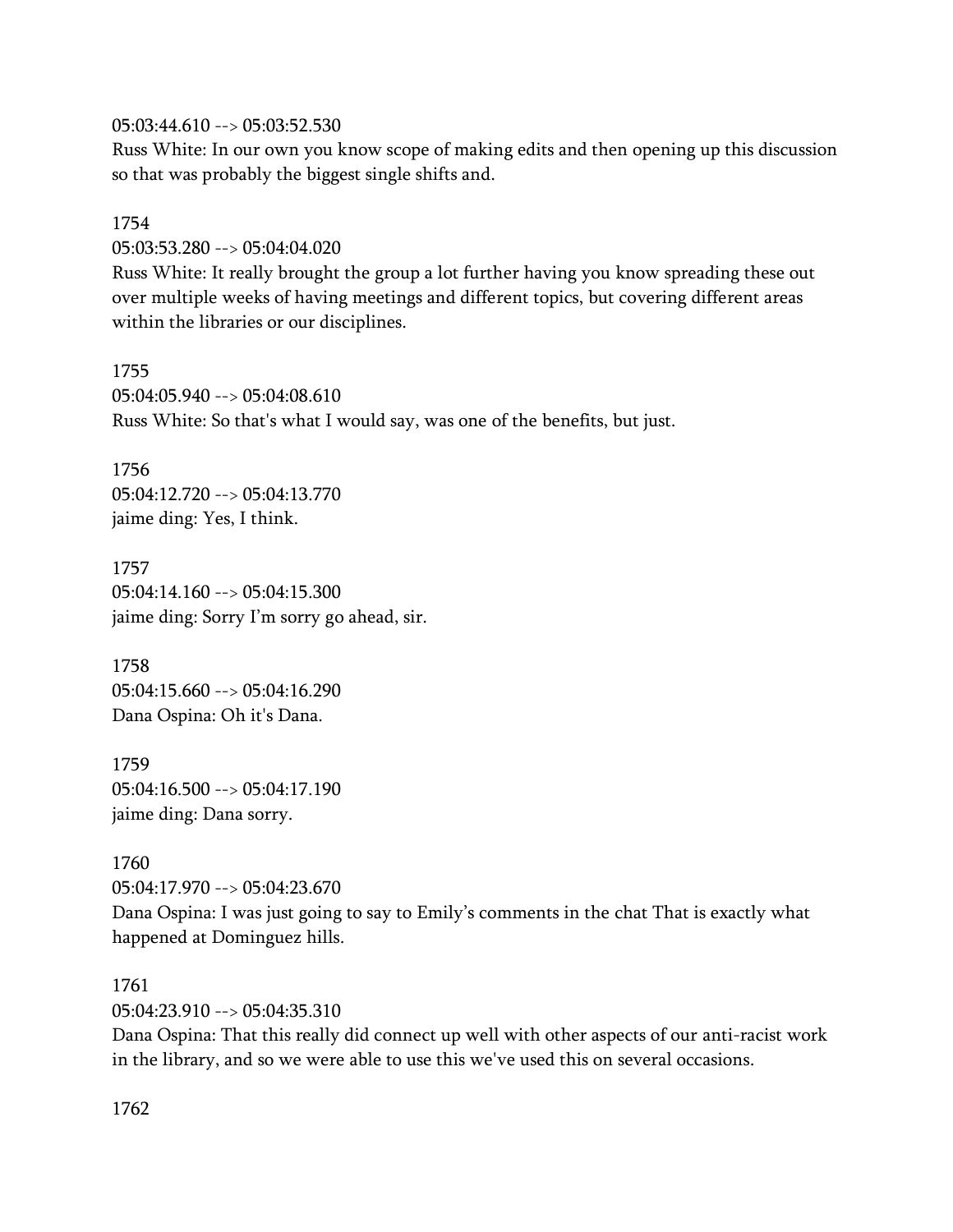## 05:04:35.730 --> 05:04:43.560

Dana Ospina: As an example of the way in which we take the ideas and the desire to have a more anti-racist practice in the library.

## 1763

05:04:43.830 --> 05:04:54.270

Dana Ospina: and conquer ties that and the LibGuides conversations have been one way in which we've been able to do that, so it really has connected up beautifully with the other work that we're doing and it's served as a great model.

#### 1764

 $05:05:01.260 \rightarrow 05:05:12.240$ 

Sarah Lester (she/her/hers): I was just going to comment on next question a little bit more about sort of the experience you know it started out with what five six of us roughly.

## 1765

05:05:12.660 --> 05:05:23.460

Sarah Lester (she/her/hers): And then we slowly had more people join the conversations which honestly, the more people who are participate, the more rich the conversation is and most of the people I talked to who came and then.

#### 1766

05:05:23.850 --> 05:05:29.010

Sarah Lester (she/her/hers): Maybe hadn't participated before walked away with a very different understanding of the work that we were doing.

#### 1767

05:05:29.670 --> 05:05:37.380

Sarah Lester (she/her/hers): And I think some people were intimidated initially about having their stuff reviewed, but you know Jamie always puts us in the context of.

#### 1768

05:05:37.680 --> 05:05:43.530

Sarah Lester (she/her/hers): You know this isn't about you we're not reviewing you were reviewing this text that you have created.

#### 1769

05:05:43.890 --> 05:05:50.880

Sarah Lester (she/her/hers): Which in I mean, in some cases I even create the text I just like slap some text from somebody else usually the database provider.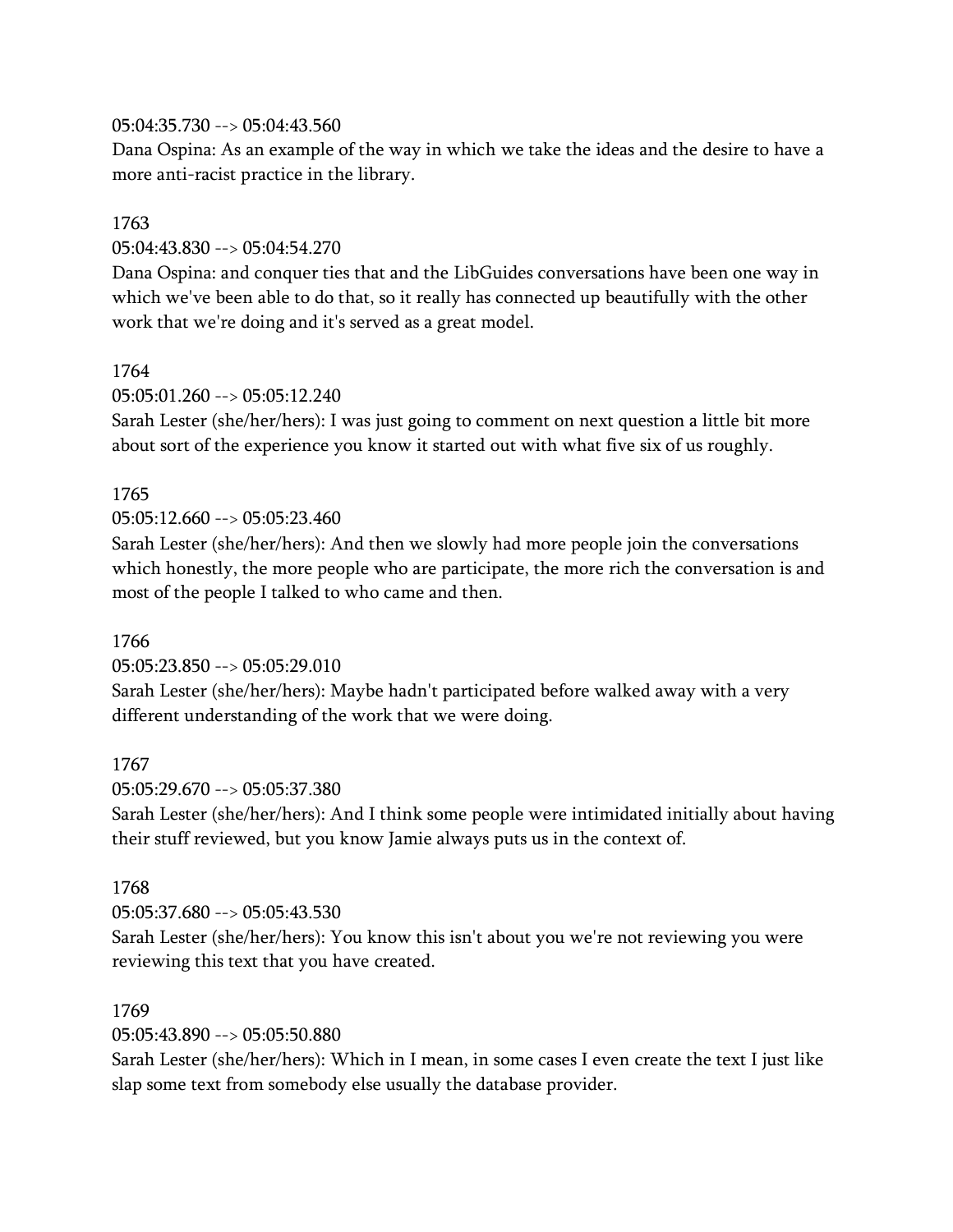05:05:51.240 --> 05:06:04.650

Sarah Lester (she/her/hers): On the page and it's always nice for someone to remind me that that actually isn't all that useful, you know, so I think it's hard it's not it's not something that people are immediately comfortable with we can we can certainly say that.

## 1771

05:06:06.840 --> 05:06:20.880

jaime ding: I'll add that it's tried to be part of other places, so we did develop from this rubric kind of a checklist So what we call the critical librarian checklist, and so it is a reminder of all the questions that we have.

#### 1772

05:06:23.670 --> 05:06:32.010

jaime ding: We kind of go through, and each session, and then you can have this checklist at your disposal at any meetings um.

1773 05:06:33.180 --> 05:06:36.240 jaime ding: Has that like change culture, I don't think so.

1774

05:06:38.100 --> 05:06:47.760

jaime ding: Has it like change the way that I've worked with like people and some like this, a core group of people that have come together and like are committed to this work, yes.

1775

05:06:48.630 --> 05:07:00.630

jaime ding: Is that the whole library know have I received pushback from colleagues and then administration, yes, or maybe not pushback I would say, but there's a difference between like support and not support and.

#### 1776

 $05:07:01.560 \rightarrow 05:07:14.640$ 

jaime ding: I think part of the reason of going towards making sure that the CS us as a whole are able to do this work is because of lack of institutional support at my own institution, so.

#### 1777

05:07:16.260 --> 05:07:21.960

jaime ding: push back it's hard to push back against something that has like anti-racism in the title but.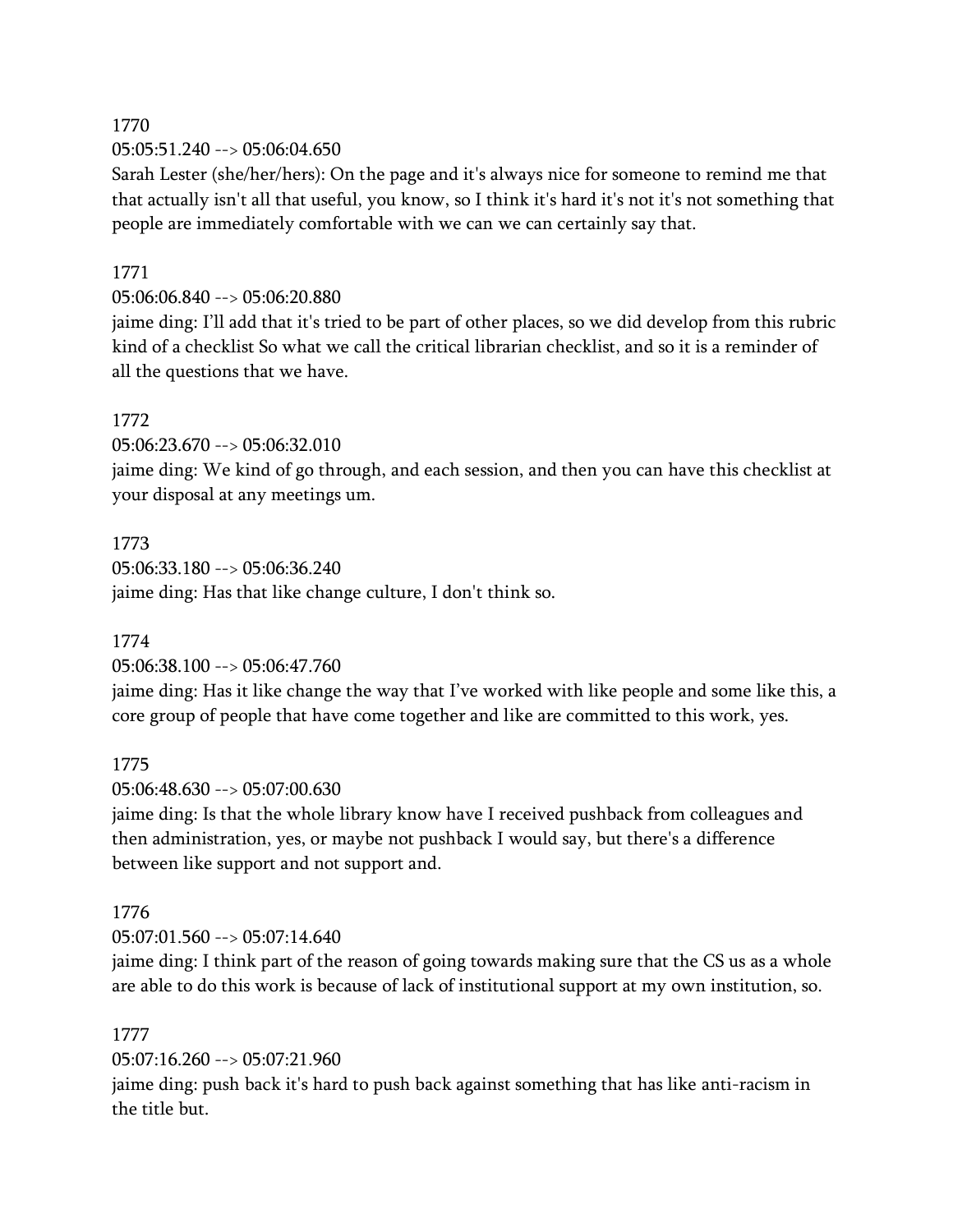1778 05:07:23.010 --> 05:07:28.230 jaime ding: it's also hard to have institutional support in something that is unfamiliar.

1779

05:07:34.530 --> 05:07:38.730 jaime ding: Because it is for everybody right and everybody is underlined there.

1780

05:07:43.440 --> 05:07:47.760 Nick Szydlowski: Thank you, I really appreciate you answering that working to answer that question sounds great.

1781 05:07:50.550 --> 05:07:53.250 Nick Szydlowski: Do we have any we have three minutes left in the day.

1782 05:07:54.570 --> 05:07:56.070 Nick Szydlowski: Do we have any more questions.

1783 05:07:59.310 --> 05:08:02.430 Emily Chan: jamie, I think you mentioned a January 13 date.

1784 05:08:02.700 --> 05:08:06.060 Emily Chan: Could you repeat that again those details are put them in the chat.

1785 05:08:07.080 --> 05:08:08.670 jaime ding: So generally we don't make.

1786 05:08:08.730 --> 05:08:11.550 jaime ding: whoa sorry like email me if you would like.

1787 05:08:11.610 --> 05:08:19.440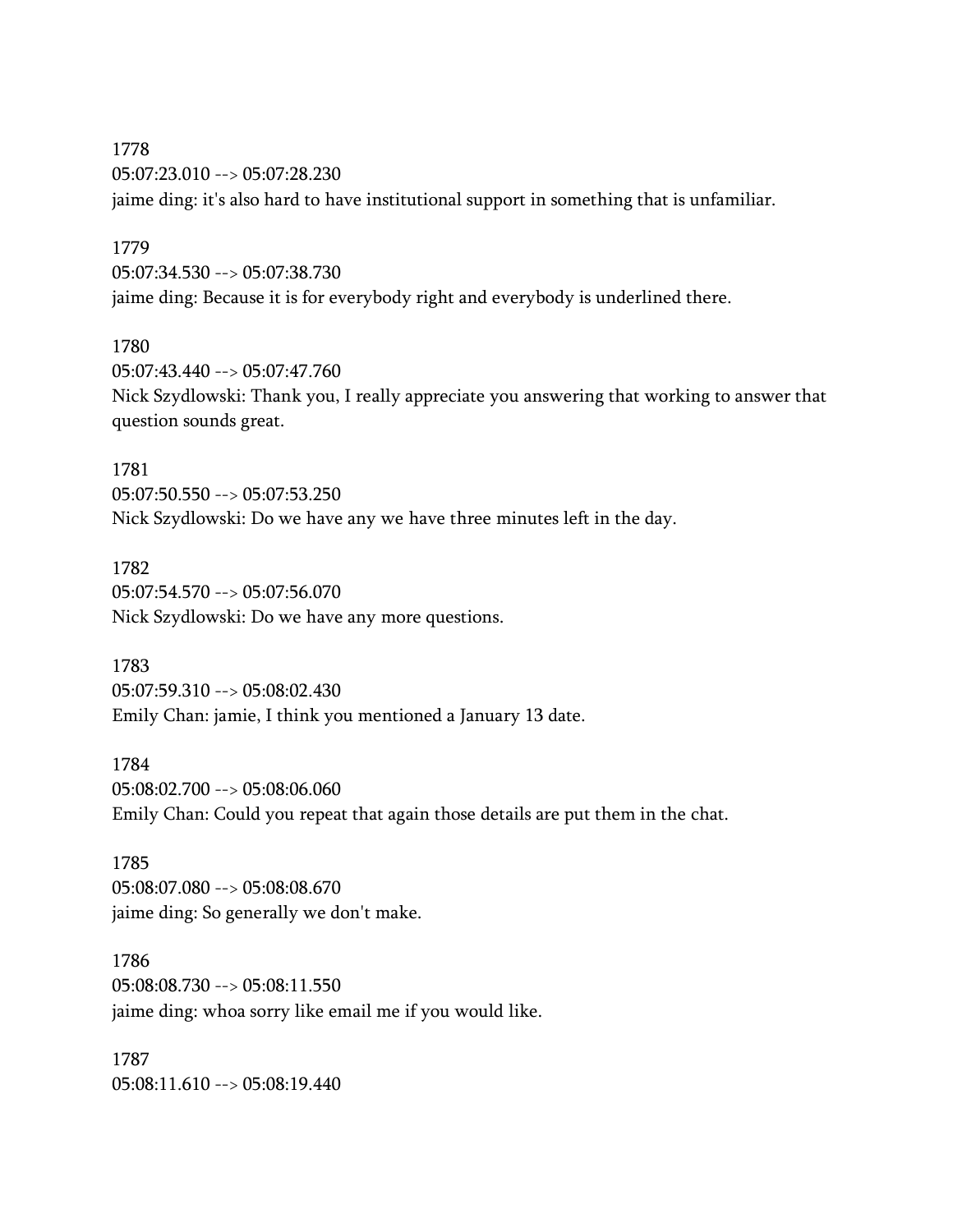jaime ding: Okay sessions we generally don't have them like open because we don't generally have like any single like it's not.

1788 05:08:21.510 --> 05:08:26.910 jaime ding: it's not like observable it we'd want to push the participation, if you come to these sessions, because.

1789 05:08:27.960 --> 05:08:33.510 jaime ding: that's like the point of talking to each other so yes Saturday.

1790 05:08:35.760 --> 05:08:36.270 Emily Chan: will be great.

1791 05:08:36.300 --> 05:08:37.800 I'll contact you separately.

1792 05:08:39.210 --> 05:08:39.900 jaime ding: john.

1793 05:08:42.540 --> 05:08:46.440 John Dove: hello, I hope this works if I'm on a different platform that.

1794 05:08:47.670 --> 05:08:56.550 John Dove: Is a camera, I just wanted to say that this is wonderful experience to be at the SJSU open access Conference, because I've been at it before.

1795  $05.08.57.060 -> 05.09.01.920$ 

John Dove: But one of the things that I've noticed about online virtual conferences, is that they've actually.

1796 05:09:02.280 --> 05:09:17.970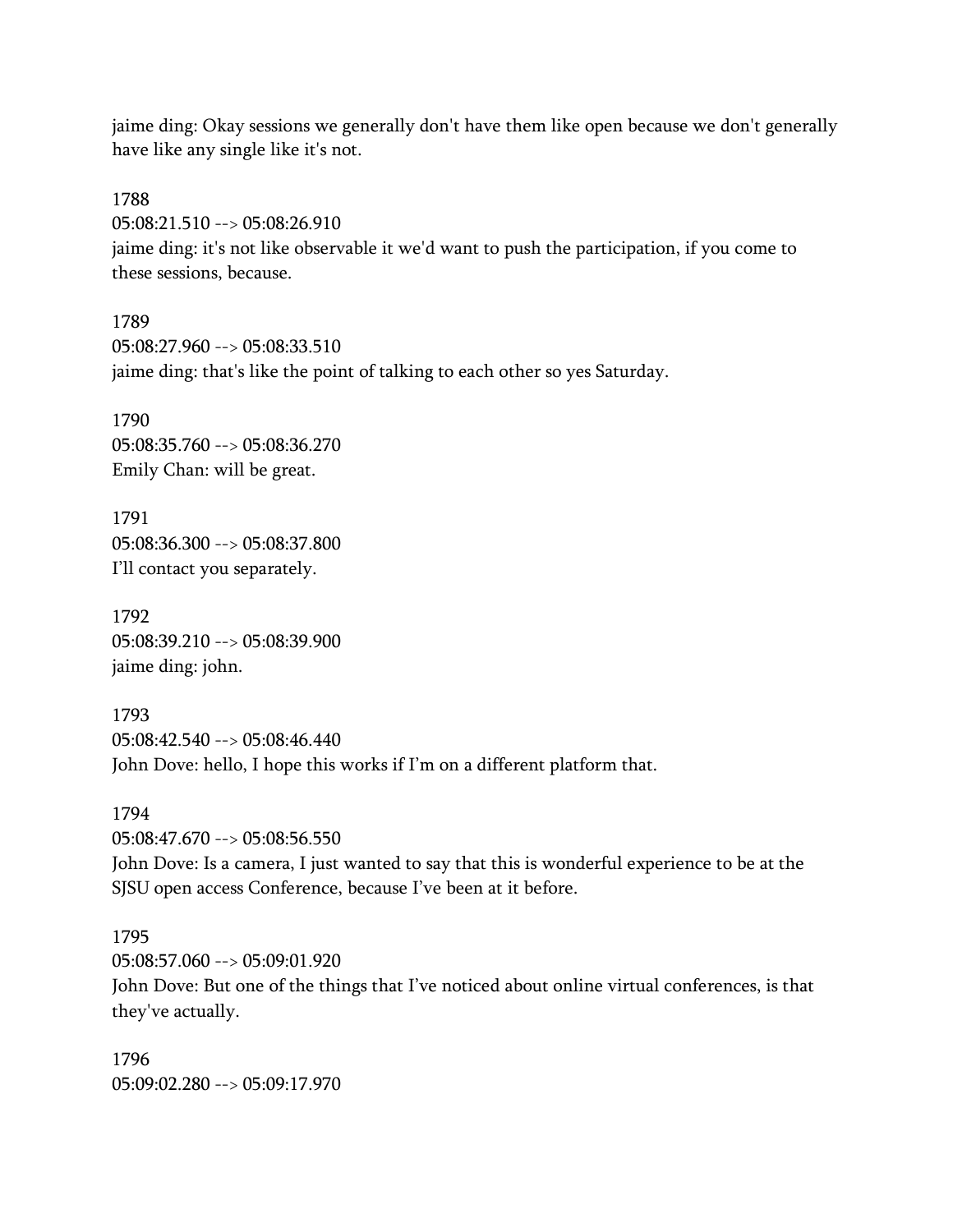John Dove: Much more diverse because it's so easy to get people to come in many cases have they been much cheaper, so I co asked in Warsaw, last September, they didn't just have one speaker that they could bring from Indonesia, they could bring a whole panel, and so I hope that, as we go to all.

#### 1797

#### 05:09:19.200 --> 05:09:31.980

John Dove: When the pandemic lifts the restrictions on that in person visit visits to conferences that we don't lose how more diverse, you can get the audience, if you have some hybrid events.

#### 1798

05:09:32.430 --> 05:09:40.590

John Dove: and any of you who are attending Charleston next week now, it will be insane time in the morning California time because it's going to be at 730 in the morning.

#### 1799

05:09:41.970 --> 05:09:47.730

John Dove: Charleston time on Friday, Dr Ray J is enabling an informal gathering.

#### 1800

05:09:48.570 --> 05:10:00.180

John Dove: of speakers and attendees and it's a kind of platform it's a platform called spatial chat which I used in a lot of different settings and the thing about spatial chat and there are several others that are like it is that.

1801

05:10:00.630 --> 05:10:10.650

John Dove: You are self-directed in meeting and mingling with a group of people, and so many of the things that we learned that through serendipity is possible, so if any of you are able to attend.

#### 1802

 $05:10:11.100 \rightarrow 05:10:26.520$ 

John Dove: that's a neat platform to try and experience and it's meant to add the serendipity that's missing from so many online conferences says up today but anyway, you did a great job I learned a lot so take care, thanks, a lot.

#### 1803

05:10:29.250 --> 05:10:33.900

Emily Chan: Thank you and Nick do you want to close it out we're at two o'clock.